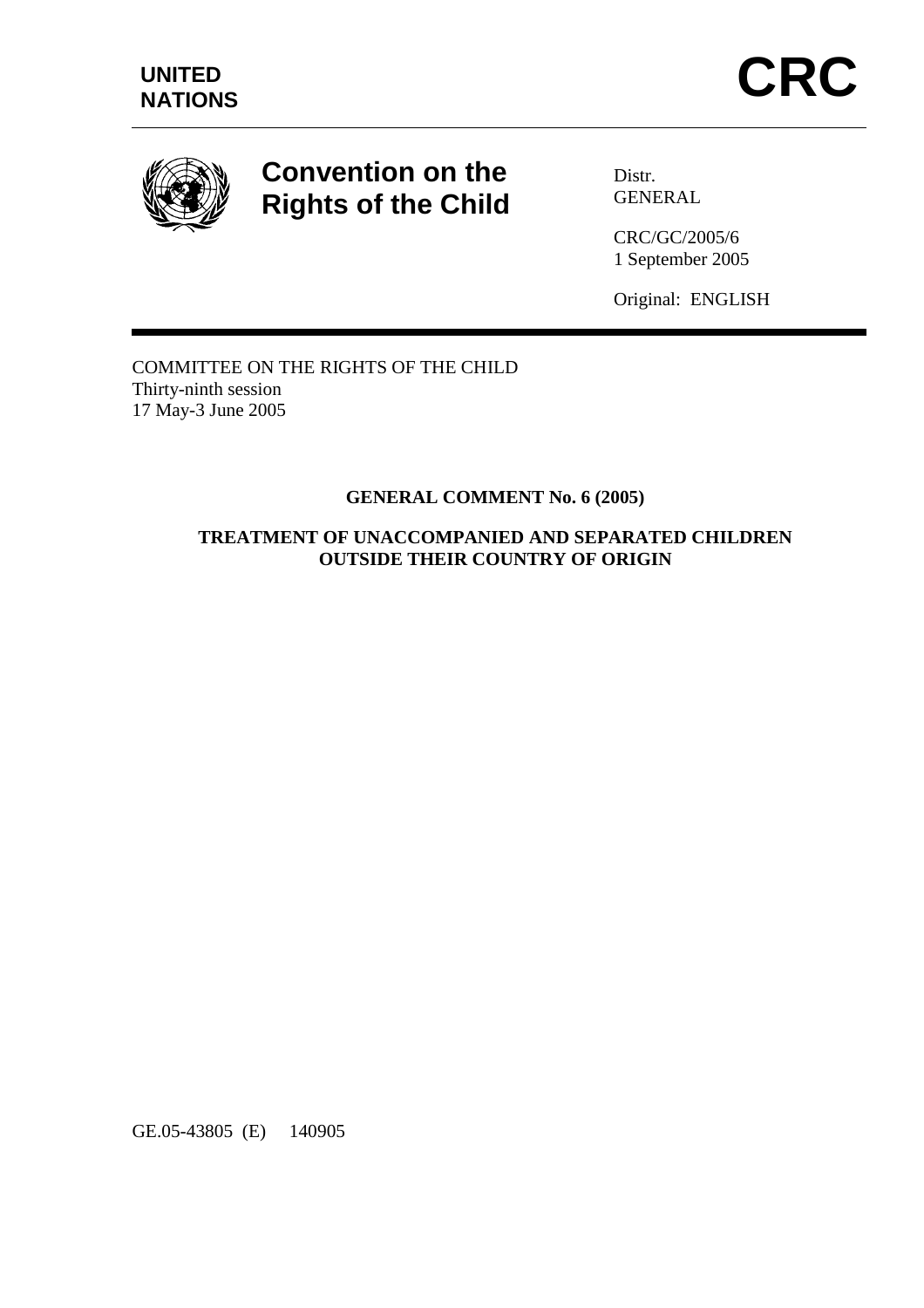### **CONTENTS**

|                |                                  |                                                                                                                        | Paragraphs | Page |
|----------------|----------------------------------|------------------------------------------------------------------------------------------------------------------------|------------|------|
| $\mathbf{I}$ . |                                  | OBJECTIVES OF THE GENERAL COMMENT                                                                                      | $1 - 4$    | 5    |
| II.            |                                  | STRUCTURE AND SCOPE OF THE GENERAL                                                                                     | $5 - 6$    | 6    |
| Ш.             |                                  |                                                                                                                        | $7 - 11$   | 6    |
| IV.            |                                  |                                                                                                                        | $12 - 30$  | 7    |
|                | (a)                              | Legal obligations of States parties for all unaccompanied<br>or separated children in their territory and measures for | $12 - 17$  | 7    |
|                | (b)                              |                                                                                                                        | 18         | 8    |
|                | (c)                              | Best interests of the child as a primary consideration<br>in the search for short and long-term solutions              | $19 - 22$  | 9    |
|                | (d)                              | Right to life, survival and development (art. 6)                                                                       | $23 - 24$  | 9    |
|                | (e)                              | Right of the child to express his or her views                                                                         | 25         | 10   |
|                | (f)                              | Respect for the principle of non-refoulement                                                                           | $26 - 28$  | 10   |
|                | (g)                              |                                                                                                                        | $29 - 30$  | 11   |
| V.             | RESPONSE TO GENERAL AND SPECIFIC |                                                                                                                        | $31 - 63$  | 11   |
|                | (a)                              |                                                                                                                        | $31 - 32$  | 11   |
|                | (b)                              | Appointment of a guardian or adviser and legal                                                                         | $33 - 38$  | 12   |
|                | (c)                              | Care and accommodation arrangements                                                                                    | $39 - 40$  | 13   |
|                | (d)                              | Full access to education                                                                                               | $41 - 43$  | 14   |
|                | (e)                              | Right to an adequate standard of living (art. 27)                                                                      | $44 - 45$  | 15   |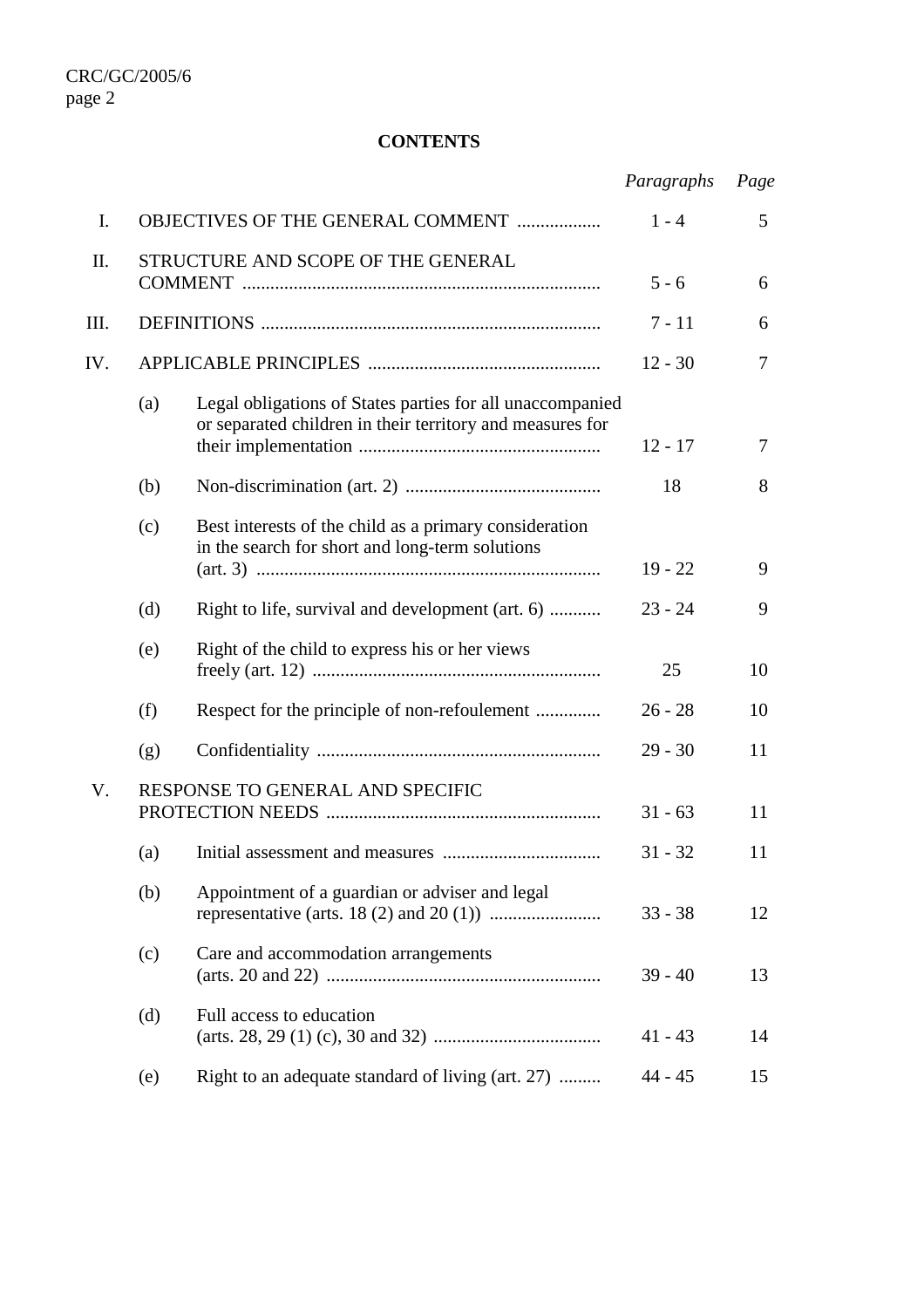## **CONTENTS (***continued***)**

|      |                                                                          |                                                                                                                                                               | Paragraphs | Page |
|------|--------------------------------------------------------------------------|---------------------------------------------------------------------------------------------------------------------------------------------------------------|------------|------|
|      | (f)                                                                      | Right to enjoy the highest attainable standard of<br>health and facilities for the treatment of illness<br>and rehabilitation of health (arts. 23, 24 and 39) | $46 - 49$  | 15   |
|      | (g)                                                                      | Prevention of trafficking and sexual and other<br>forms of exploitation, abuse and violence                                                                   | $50 - 53$  | 16   |
|      | (h)                                                                      | Prevention of military recruitment and protection                                                                                                             | $54 - 60$  | 17   |
|      | (i)                                                                      | Prevention of deprivation of liberty and treatment                                                                                                            | $61 - 63$  | 18   |
| VI.  | ACCESS TO THE ASYLUM PROCEDURE, LEGAL<br>SAFEGUARDS AND RIGHTS IN ASYLUM |                                                                                                                                                               | $64 - 78$  | 19   |
|      | (a)                                                                      |                                                                                                                                                               | $64 - 65$  | 19   |
|      | (b)                                                                      | Access to asylum procedures, regardless of age                                                                                                                | $66 - 67$  | 19   |
|      | (c)                                                                      | Procedural safeguards and support measures                                                                                                                    | $68 - 73$  | 20   |
|      | (d)                                                                      | Child-sensitive assessment of protection needs,<br>taking into account persecution of a child-specific                                                        | 74 - 75    | 21   |
|      | (e)                                                                      | Full enjoyment of all international refugee and<br>human rights by children granted refugee status                                                            | 76         | 21   |
|      | (f)                                                                      | Children to benefit from complementary forms                                                                                                                  | $77 - 78$  | 21   |
| VII. | FAMILY REUNIFICATION, RETURN AND OTHER                                   |                                                                                                                                                               | 79 - 94    | 22   |
|      | (a)                                                                      |                                                                                                                                                               | $79 - 80$  | 22   |
|      | (b)                                                                      |                                                                                                                                                               | $81 - 83$  | 22   |
|      | (c)                                                                      |                                                                                                                                                               | $84 - 88$  | 23   |
|      |                                                                          |                                                                                                                                                               |            |      |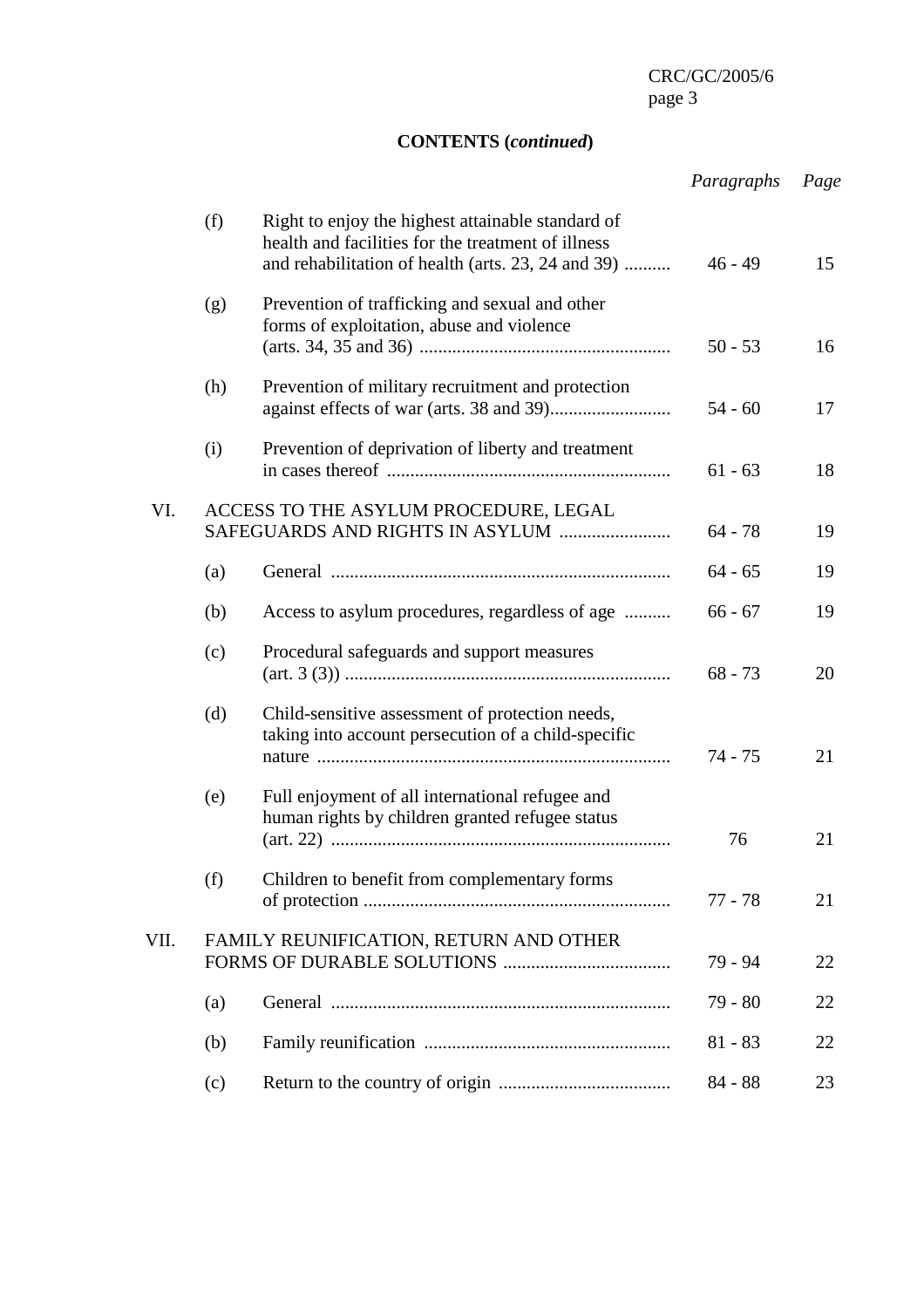### **CONTENTS (***continued***)**

|       |     |                                                                | Paragraphs | Page |
|-------|-----|----------------------------------------------------------------|------------|------|
| VIII. | (d) |                                                                | $89 - 90$  | 24   |
|       | (e) |                                                                | 91         | 24   |
|       | (f) |                                                                | $92 - 94$  | 25   |
|       |     |                                                                | $95 - 100$ | 26   |
|       | (a) | Training of personnel dealing with unaccompanied               | $95 - 97$  | 26   |
|       | (b) | Data and statistics on separated and unaccompanied<br>children | $98 - 100$ | 26   |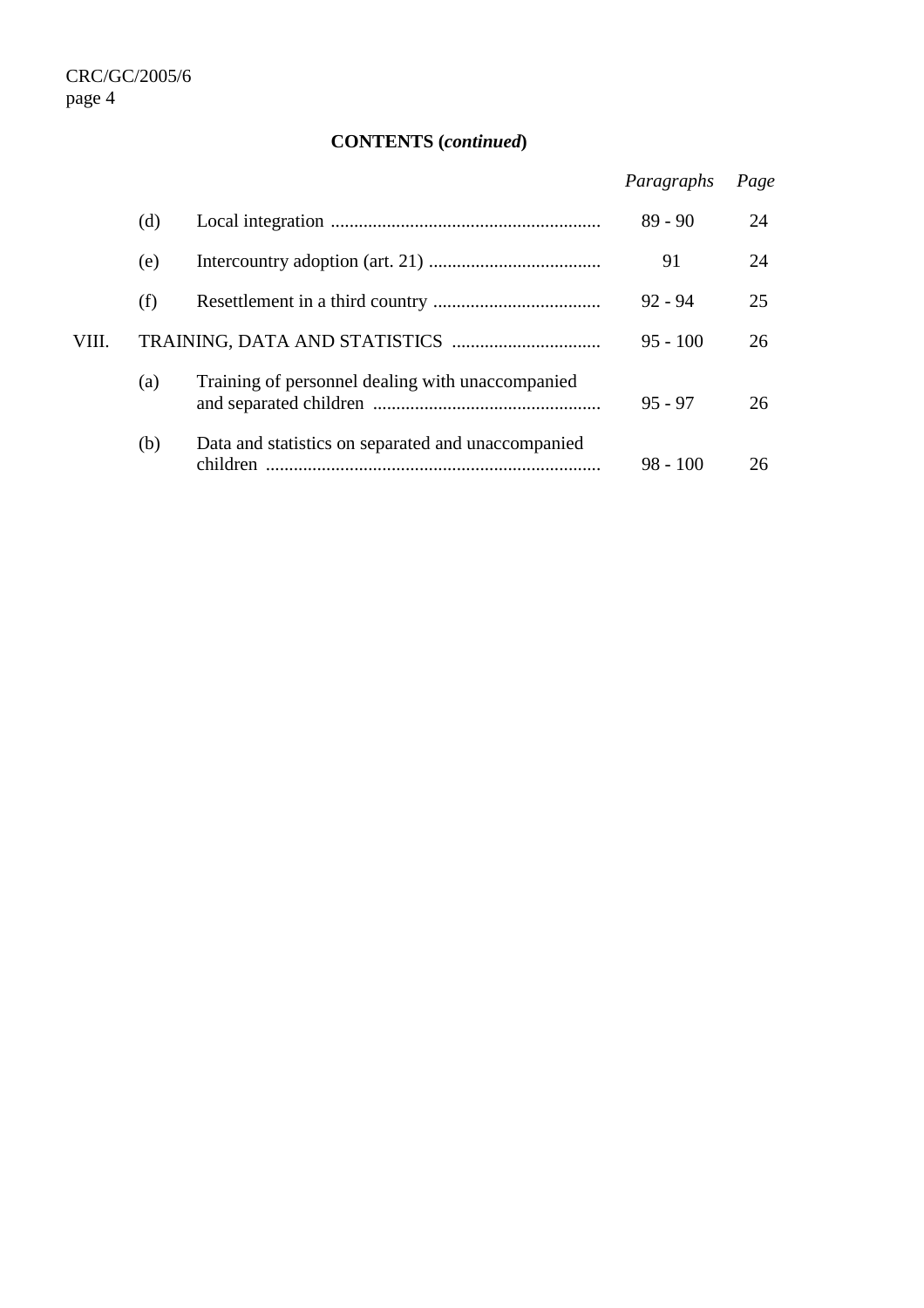#### **I. OBJECTIVES OF THE GENERAL COMMENT**

1. The objective of this general comment is to draw attention to the particularly vulnerable situation of unaccompanied and separated children; to outline the multifaceted challenges faced by States and other actors in ensuring that such children are able to access and enjoy their rights; and, to provide guidance on the protection, care and proper treatment of unaccompanied and separated children based on the entire legal framework provided by the Convention on the Rights of the Child (the "Convention"), with particular reference to the principles of non-discrimination, the best interests of the child and the right of the child to express his or her views freely.

2. The issuing of this general comment is motivated by the Committee's observation of an increasing number of children in such situations. There are varied and numerous reasons for a child being unaccompanied or separated, including: persecution of the child or the parents; international conflict and civil war; trafficking in various contexts and forms, including sale by parents; and the search for better economic opportunities.

3. The issuing of the general comment is further motivated by the Committee's identification of a number of protection gaps in the treatment of such children, including the following: unaccompanied and separated children face greater risks of, inter alia, sexual exploitation and abuse, military recruitment, child labour (including for their foster families) and detention. They are often discriminated against and denied access to food, shelter, housing, health services and education. Unaccompanied and separated girls are at particular risk of gender-based violence, including domestic violence. In some situations, such children have no access to proper and appropriate identification, registration, age assessment, documentation, family tracing, guardianship systems or legal advice. In many countries, unaccompanied and separated children are routinely denied entry to or detained by border or immigration officials. In other cases they are admitted but are denied access to asylum procedures or their asylum claims are not handled in an age and gender-sensitive manner. Some countries prohibit separated children who are recognized as refugees from applying for family reunification; others permit reunification but impose conditions so restrictive as to make it virtually impossible to achieve. Many such children are granted only temporary status, which ends when they turn 18, and there are few effective return programmes.

4. Concerns such as these have led the Committee to frequently raise issues related to unaccompanied and separated children in its concluding observations. This general comment will compile and consolidate standards developed, inter alia, through the Committee's monitoring efforts and shall thereby provide clear guidance to States on the obligations deriving from the Convention with regard to this particular vulnerable group of children. In applying these standards, States parties must be cognizant of their evolutionary character and therefore recognize that their obligations may develop beyond the standards articulated herein. These standards shall in no way impair further-reaching rights and benefits offered to unaccompanied and separated children under regional human rights instruments or national systems, international and regional refugee law or international humanitarian law.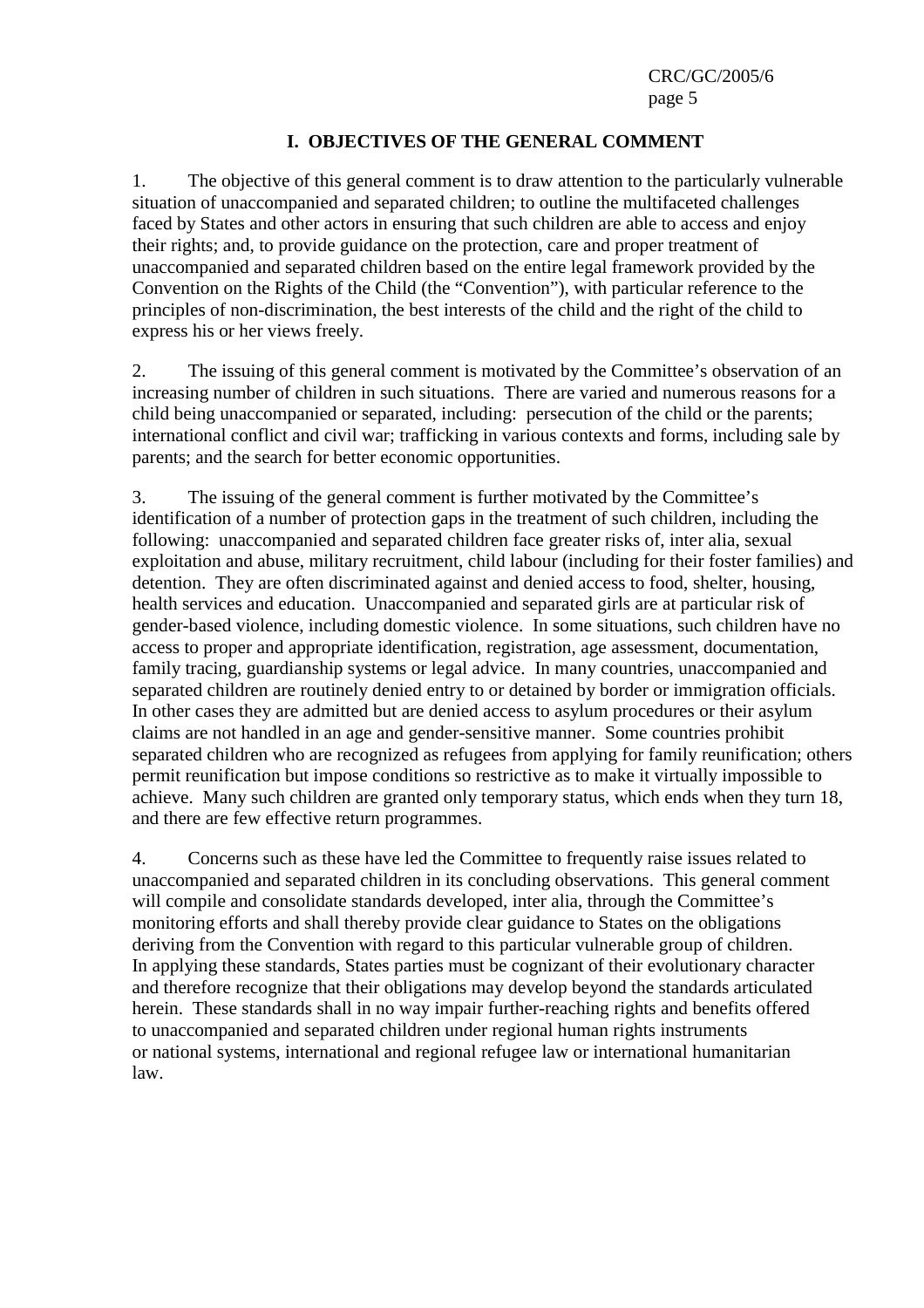### **II. STRUCTURE AND SCOPE OF THE GENERAL COMMENT**

5. This general comment applies to unaccompanied and separated children who find themselves outside their country of nationality (consistent with article 7) or, if stateless, outside their country of habitual residence. The general comment applies to all such children irrespective of their residence status and reasons for being abroad, and whether they are unaccompanied or separated. However, it does not apply to children who have not crossed an international border, even though the Committee acknowledges the many similar challenges related to internally displaced unaccompanied and separated children, recognizes that much of the guidance offered below is also valuable in relation to such children, and strongly encourages States to adopt relevant aspects of this general comment in relation to the protection, care and treatment of unaccompanied and separated children who are displaced within their own country.

6. While the mandate of the Committee is confined to its supervisory function in relation to the Convention, its interpretation efforts must be conducted in the context of the entirety of applicable international human rights norms and, therefore, the general comment adopts a holistic approach to the question of the proper treatment of unaccompanied and separated children. This acknowledges that all human rights, including those contained in the Convention, are indivisible and interdependent. The importance of other international human rights instruments to the protection of the child is also recognized in the preamble to the Convention.

#### **III. DEFINITIONS**

7. "Unaccompanied children" (also called unaccompanied minors) are children, as defined in article 1 of the Convention, who have been separated from both parents and other relatives and are not being cared for by an adult who, by law or custom, is responsible for doing so.

8. "Separated children" are children, as defined in article 1 of the Convention, who have been separated from both parents, or from their previous legal or customary primary caregiver, but not necessarily from other relatives. These may, therefore, include children accompanied by other adult family members.

9. A "child as defined in article 1 of the Convention", means "every human being below the age of 18 years unless under the law applicable to the child, majority is attained earlier". This means that any instruments governing children in the territory of the State cannot define a child in any way that deviates from the norms determining the age of majority in that State.

10. If not otherwise specified, the guidelines below apply equally to both unaccompanied and separated children.

11. "Country of origin" is the country of nationality or, in the case of a stateless child, the country of habitual residence.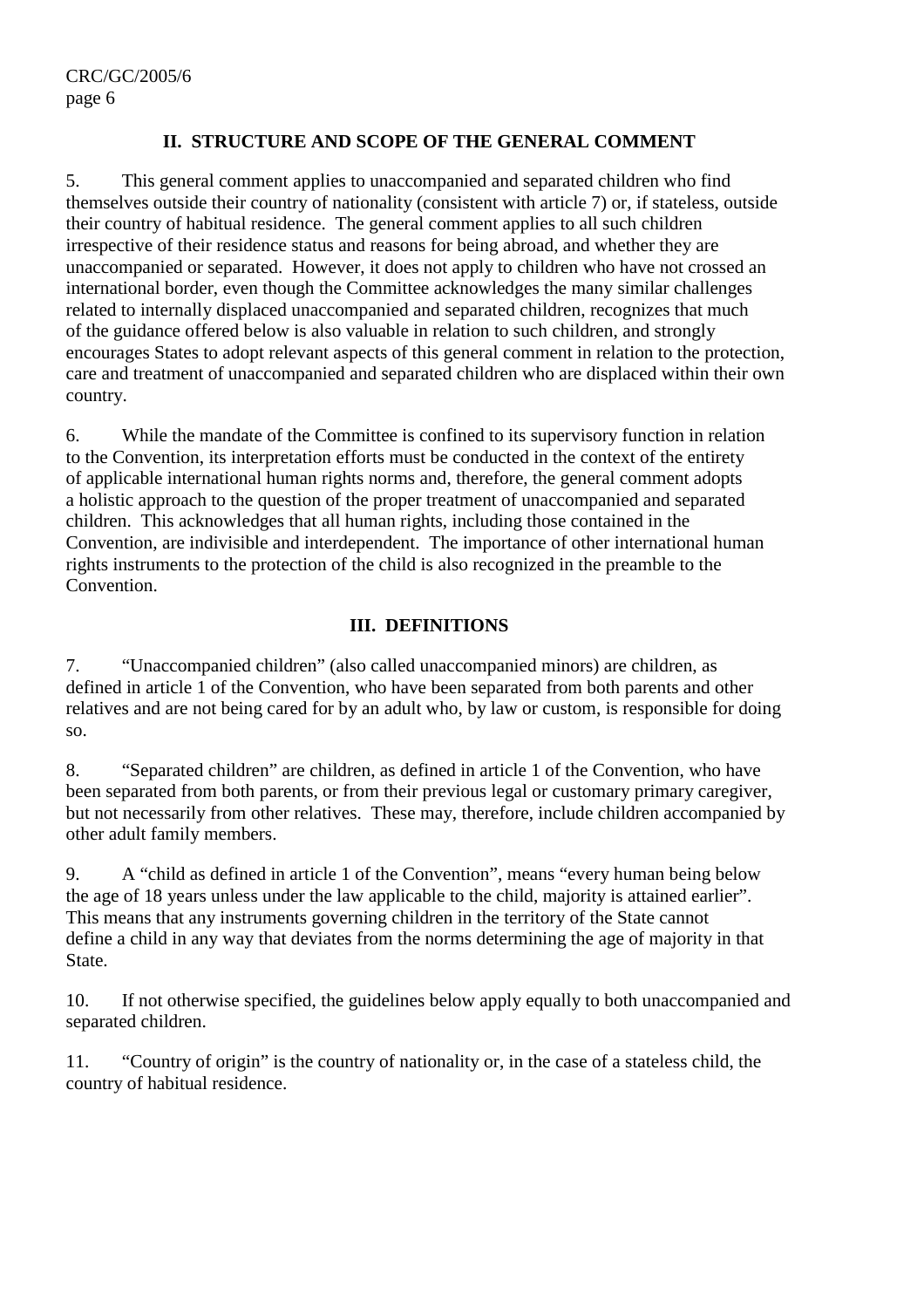#### **IV. APPLICABLE PRINCIPLES**

#### **(a) Legal obligations of States parties for all unaccompanied or separated children in their territory and measures for their implementation**

12. State obligations under the Convention apply to each child within the State's territory and to all children subject to its jurisdiction (art. 2). These State obligations cannot be arbitrarily and unilaterally curtailed either by excluding zones or areas from a State's territory or by defining particular zones or areas as not, or only partly, under the jurisdiction of the State. Moreover, State obligations under the Convention apply within the borders of a State, including with respect to those children who come under the State's jurisdiction while attempting to enter the country's territory. Therefore, the enjoyment of rights stipulated in the Convention is not limited to children who are citizens of a State party and must therefore, if not explicitly stated otherwise in the Convention, also be available to all children - including asylum-seeking, refugee and migrant children - irrespective of their nationality, immigration status or statelessness.

13. Obligations deriving from the Convention vis-à-vis unaccompanied and separated children apply to all branches of government (executive, legislative and judicial). They include the obligation to establish national legislation; administrative structures; and the necessary research, information, data compilation and comprehensive training activities to support such measures. Such legal obligations are both negative and positive in nature, requiring States not only to refrain from measures infringing on such children's rights, but also to take measures to ensure the enjoyment of these rights without discrimination. Such responsibilities are not only limited to the provision of protection and assistance to children who are already unaccompanied or separated, but include measures to prevent separation (including the implementation of safeguards in case of evacuation). The positive aspect of these protection obligations also extends to requiring States to take all necessary measures to identify children as being unaccompanied or separated at the earliest possible stage, including at the border, to carry out tracing activities and, where possible and if in the child's best interest, to reunify separated and unaccompanied children with their families as soon as possible.

14. As reaffirmed in its general comment No. 5 (2003) (paras. 18-23), States parties to the Convention have to ensure that the provisions and principles of the treaty are fully reflected and given legal effect in relevant domestic legislation. In case of any conflict in legislation, predominance should always be given to the Convention, in light of article 27 of the Vienna Convention on the Law of Treaties.

15. In order to ensure a conducive legal environment and in light of article 41 (b) of the Convention, States parties are also encouraged to ratify other international instruments that address issues relating to unaccompanied and separated children, including the two Optional Protocols to the Convention on the Rights of the Child (on the involvement of children in armed conflict and on the sale of children, child prostitution and child pornography), the Convention against Torture and Other Cruel, Inhuman or Degrading Treatment or Punishment (the "CAT"), the Convention on the Elimination of All Forms of Discrimination against Women, the Convention relating to the Status of Refugees ("the 1951 Refugee Convention")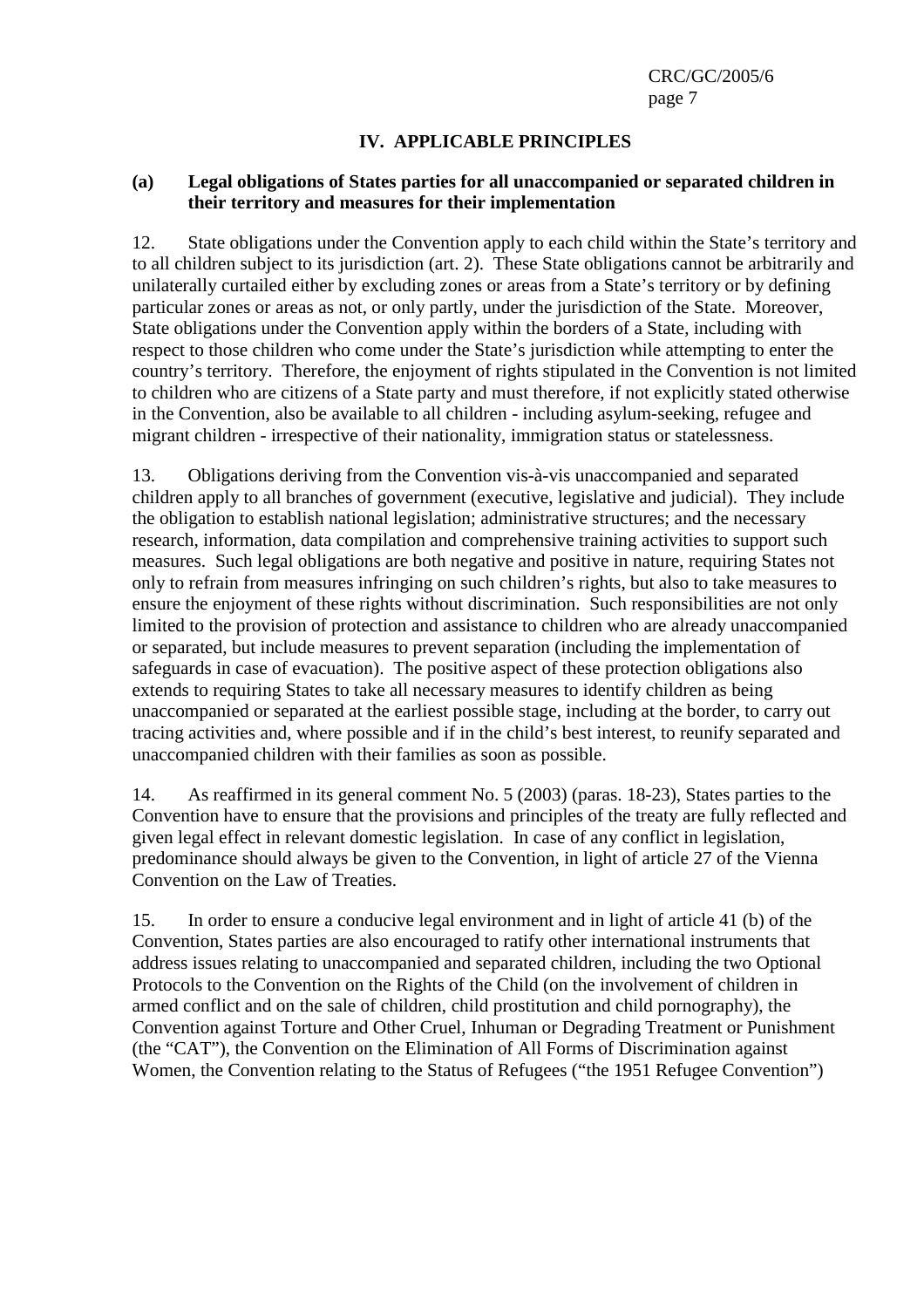and the Protocol relating to the Status of Refugees, the Convention on the Reduction of Statelessness, the Convention relating to the Status of Stateless Persons, the Hague Convention on Protection of Children and Cooperation in Respect of Inter-Country Adoption, the Hague Convention on Jurisdiction, Applicable Law, Recognition, Enforcement and Cooperation in Respect of Parental Responsibility and Measures for the Protection of Children, the four Geneva Conventions of 12 August 1949, the Protocol Additional to the Geneva Conventions of 12 August 1949 and relating to the Protection of Victims of International Armed Conflicts (Protocol I) of 8 June 1977, the Protocol Additional to the Geneva Conventions of 12 August 1949, and relating to the Protection of Victims of Non-International Armed Conflicts (Protocol II) of 8 June 1997. The Committee also encourages States parties to the Convention and others concerned to take into account the Office of the United Nations High Commissioner for Refugees (UNHCR)'s Guidelines on Protection and Care (1994) and the Inter-Agency Guiding Principles on Unaccompanied and Separated Children.**<sup>1</sup>**

16. In view of the absolute nature of obligations deriving from the Convention and their *lex specialis* character, article 2, paragraph 3, of the International Covenant on Economic, Social and Cultural Rights would not apply with regard to unaccompanied and separated children. In application of article 4 of the Convention, the particular vulnerability of unaccompanied and separated children, explicitly recognized in article 20 of the Convention, must be taken into account and will result in making the assignment of available resources to such children a priority. States are expected to accept and facilitate assistance offered within their respective mandates by the United Nations Children's Fund (UNICEF), UNHCR and other agencies (article 22 (2) of the Convention) in order to meet the needs of unaccompanied and separated children.

17. The Committee believes that reservations made by States parties to the Convention should not in any way limit the rights of unaccompanied and separated children. As is systematically done with States parties during the reporting process, the Committee recommends that, in the light of the Vienna Declaration and Programme of Action adopted at the 1993 World Conference on Human Rights in Vienna,<sup>2</sup> reservations limiting the rights of unaccompanied and separated children be reviewed with the objective of withdrawal.

### **(b) Non-discrimination (art. 2)**

18. The principle of non-discrimination, in all its facets, applies in respect to all dealings with separated and unaccompanied children. In particular, it prohibits any discrimination on the basis of the status of a child as being unaccompanied or separated, or as being a refugee, asylum-seeker or migrant. This principle, when properly understood, does not prevent, but may indeed call for, differentiation on the basis of different protection needs such as those deriving from age and/or gender. Measures should also be taken to address possible misperceptions and stigmatization of unaccompanied or separated children within the society. Policing or other measures concerning unaccompanied or separated children relating to public order are only permissible where such measures are based on the law; entail individual rather than collective assessment; comply with the principle of proportionality; and represent the least intrusive option. In order not to violate the prohibition on non-discrimination, such measures can, therefore, never be applied on a group or collective basis.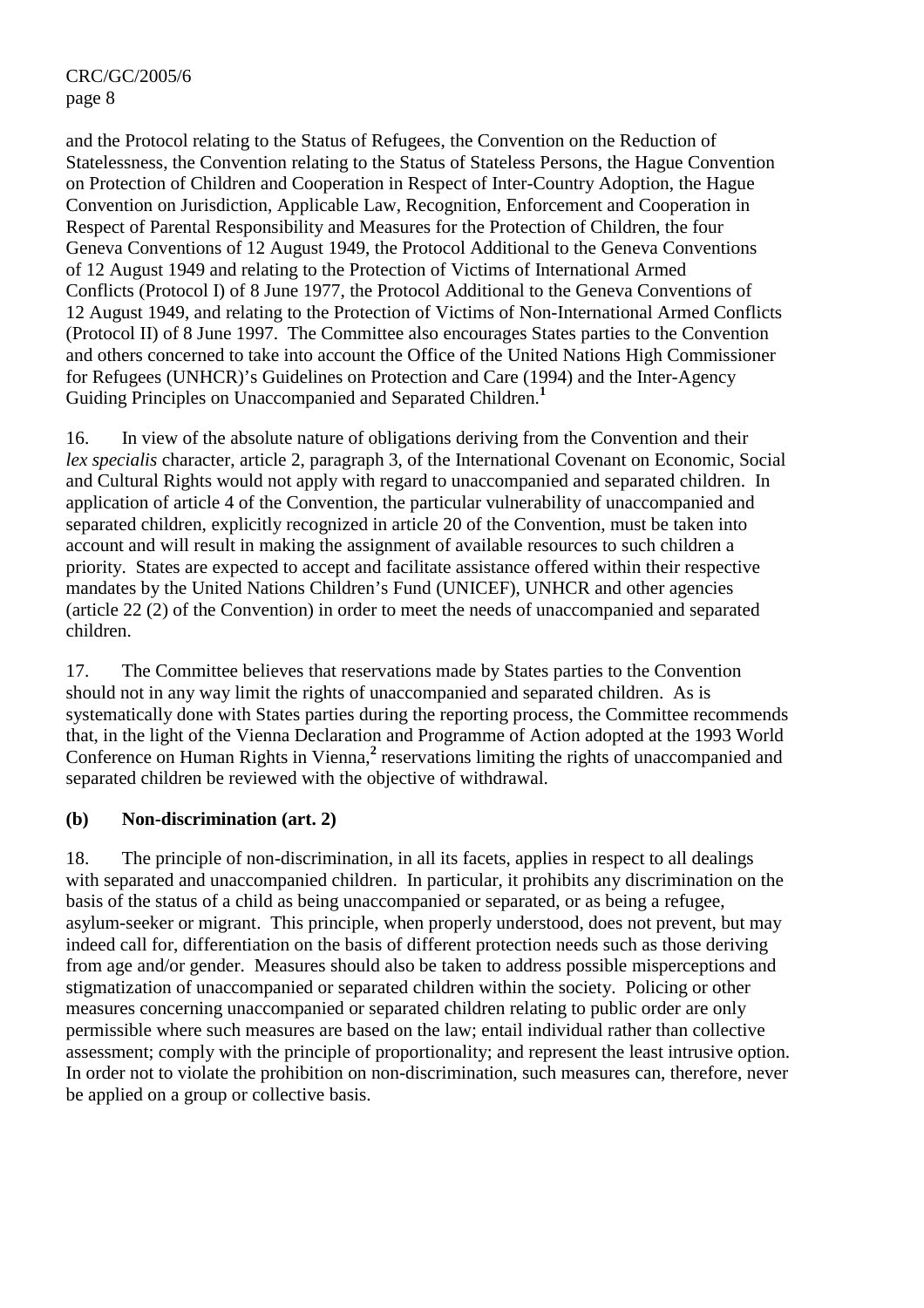### **(c) Best interests of the child as a primary consideration in the search for short and long-term solutions (art. 3)**

19. Article 3 (1) states that "[i]n all actions concerning children, whether undertaken by public or private social welfare institutions, courts of law, administrative authorities or legislative bodies, the best interests of the child shall be a primary consideration". In the case of a displaced child, the principle must be respected during all stages of the displacement cycle. At any of these stages, a best interests determination must be documented in preparation of any decision fundamentally impacting on the unaccompanied or separated child's life.

20. A determination of what is in the best interests of the child requires a clear and comprehensive assessment of the child's identity, including her or his nationality, upbringing, ethnic, cultural and linguistic background, particular vulnerabilities and protection needs. Consequently, allowing the child access to the territory is a prerequisite to this initial assessment process. The assessment process should be carried out in a friendly and safe atmosphere by qualified professionals who are trained in age and gender-sensitive interviewing techniques.

21. Subsequent steps, such as the appointment of a competent guardian as expeditiously as possible, serves as a key procedural safeguard to ensure respect for the best interests of an unaccompanied or separated child. Therefore, such a child should only be referred to asylum or other procedures after the appointment of a guardian. In cases where separated or unaccompanied children are referred to asylum procedures or other administrative or judicial proceedings, they should also be provided with a legal representative in addition to a guardian.

22. Respect for best interests also requires that, where competent authorities have placed an unaccompanied or separated child "for the purposes of care, protection or treatment of his or her physical or mental health", the State recognizes the right of that child to a "periodic review" of their treatment and "all other circumstances relevant to his or her placement" (article 25 of the Convention).

### **(d) The right to life, survival and development (art. 6)**

23. The obligation of the State party under article 6 includes protection from violence and exploitation, to the maximum extent possible, which would jeopardize a child's right to life, survival and development. Separated and unaccompanied children are vulnerable to various risks that affect their life, survival and development such as trafficking for purposes of sexual or other exploitation or involvement in criminal activities which could result in harm to the child, or in extreme cases, in death. Accordingly, article 6 necessitates vigilance by States parties in this regard, particularly when organized crime may be involved. While the issue of trafficking of children is beyond the scope of this general comment, the Committee notes that there is often a link between trafficking and the situation of separated and unaccompanied children.

24. The Committee is of the view that practical measures should be taken at all levels to protect children from the risks mentioned above. Such measures could include: priority procedures for child victims of trafficking, the prompt appointment of guardians, the provision of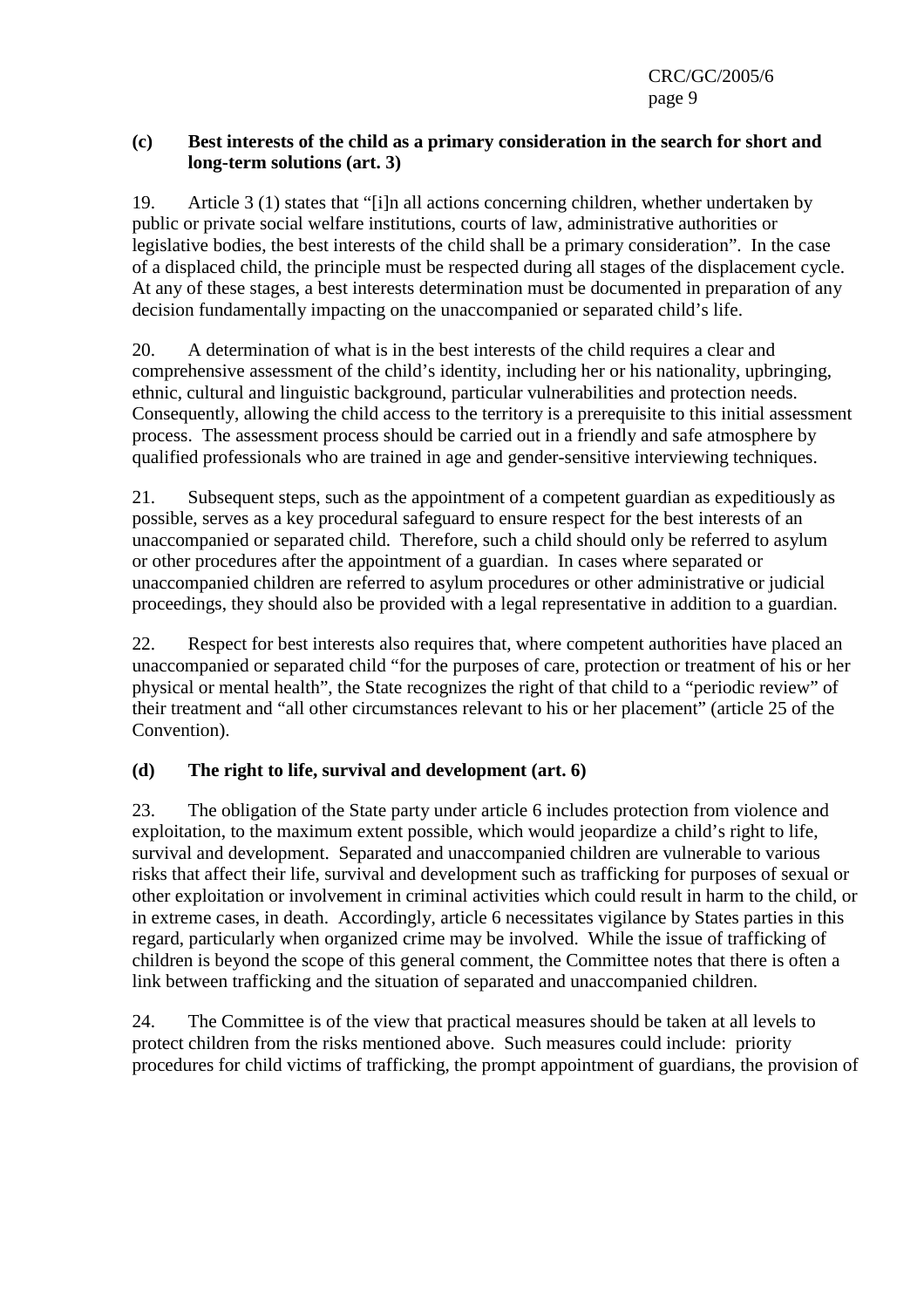information to children about the risks they may encounter, and establishment of measures to provide follow-up to children particularly at risk. These measures should be regularly evaluated to ensure their effectiveness.

### **(e) Right of the child to express his or her views freely (art. 12)**

25. Pursuant to article 12 of the Convention, in determining the measures to be adopted with regard to unaccompanied or separated children, the child's views and wishes should be elicited and taken into account (art. 12 (1)). To allow for a well-informed expression of such views and wishes, it is imperative that such children are provided with all relevant information concerning, for example, their entitlements, services available including means of communication, the asylum process, family tracing and the situation in their country of origin (arts. 13, 17 and 22 (2)). In guardianship, care and accommodation arrangements, and legal representation, children's views should also be taken into account. Such information must be provided in a manner that is appropriate to the maturity and level of understanding of each child. As participation is dependent on reliable communication, where necessary, interpreters should be made available at all stages of the procedure.

### **(f) Respect for the principle of non-refoulement**

26. In affording proper treatment of unaccompanied or separated children, States must fully respect non-refoulement obligations deriving from international human rights, humanitarian and refugee law and, in particular, must respect obligations codified in article 33 of the 1951 Refugee Convention and in article 3 of CAT.

27. Furthermore, in fulfilling obligations under the Convention, States shall not return a child to a country where there are substantial grounds for believing that there is a real risk of irreparable harm to the child, such as, but by no means limited to, those contemplated under articles 6 and 37 of the Convention, either in the country to which removal is to be effected or in any country to which the child may subsequently be removed. Such non-refoulement obligations apply irrespective of whether serious violations of those rights guaranteed under the Convention originate from non-State actors or whether such violations are directly intended or are the indirect consequence of action or inaction. The assessment of the risk of such serious violations should be conducted in an age and gender-sensitive manner and should, for example, take into account the particularly serious consequences for children of the insufficient provision of food or health services.

28. As underage recruitment and participation in hostilities entails a high risk of irreparable harm involving fundamental human rights, including the right to life, State obligations deriving from article 38 of the Convention, in conjunction with articles 3 and 4 of the Optional Protocol to the Convention on the Rights of the Child on the involvement of children in armed conflict, entail extraterritorial effects and States shall refrain from returning a child in any manner whatsoever to the borders of a State where there is a real risk of underage recruitment, including recruitment not only as a combatant but also to provide sexual services for the military or where there is a real risk of direct or indirect participation in hostilities, either as a combatant or through carrying out other military duties.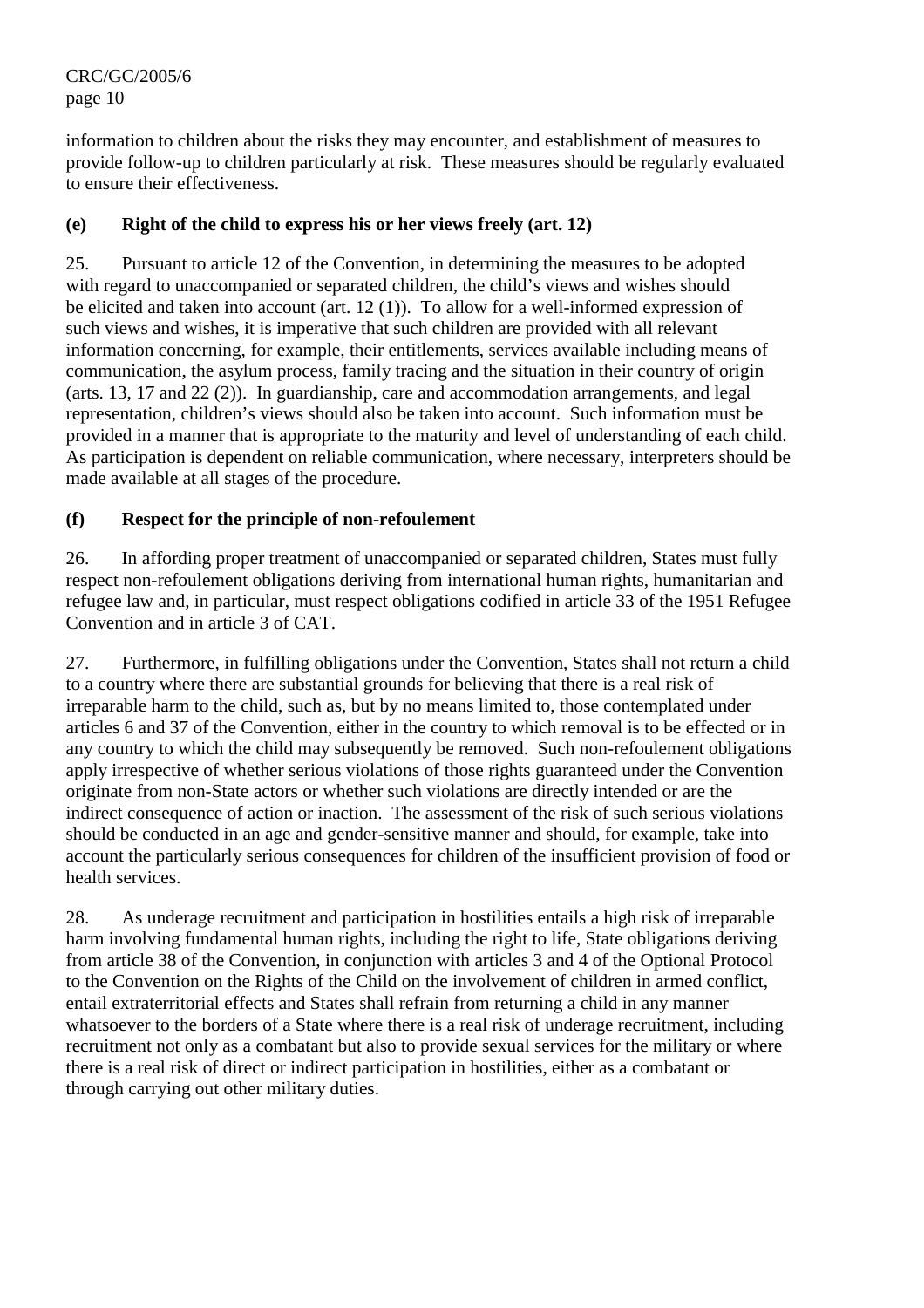### **(g) Confidentiality**

29. States parties must protect the confidentiality of information received in relation to an unaccompanied or separated child, consistent with the obligation to protect the child's rights, including the right to privacy (art. 16). This obligation applies in all settings, including health and social welfare. Care must be taken that information sought and legitimately shared for one purpose is not inappropriately used for that of another.

30. Confidentiality concerns also involve respect for the rights of others. For example, in obtaining, sharing and preserving the information collected in respect of unaccompanied and separated children, particular care must be taken in order not to endanger the well-being of persons still within the child's country of origin, especially the child's family members. Furthermore, information relating to the whereabouts of the child shall only be withheld vis-à-vis the parents where required for the safety of the child or to otherwise secure the "best interests" of the child.

### **V. RESPONSE TO GENERAL AND SPECIFIC PROTECTION NEEDS**

### **(a) Initial assessment and measures**

31. The best interests of the child must also be a guiding principle for determining the priority of protection needs and the chronology of measures to be applied in respect of unaccompanied and separated children. This necessary initial assessment process, in particular, entails the following:

- (i) Prioritized identification of a child as separated or unaccompanied immediately upon arrival at ports of entry or as soon as their presence in the country becomes known to the authorities (art. 8). Such identification measures include age assessment and should not only take into account the physical appearance of the individual, but also his or her psychological maturity. Moreover, the assessment must be conducted in a scientific, safe, child and gender-sensitive and fair manner, avoiding any risk of violation of the physical integrity of the child; giving due respect to human dignity; and, in the event of remaining uncertainty, should accord the individual the benefit of the doubt such that if there is a possibility that the individual is a child, she or he should be treated as such;
- (ii) Prompt registration by means of an initial interview conducted in an age-appropriate and gender-sensitive manner, in a language the child understands, by professionally qualified persons to collect biodata and social history to ascertain the identity of the child, including, wherever possible, identity of both parents, other siblings, as well as the citizenship of the child, the siblings and the parents;
- (iii) In continuation of the registration process, the recording of further information in order to meet the specific needs of the child. This information should include:
	- − Reasons for being separated or unaccompanied;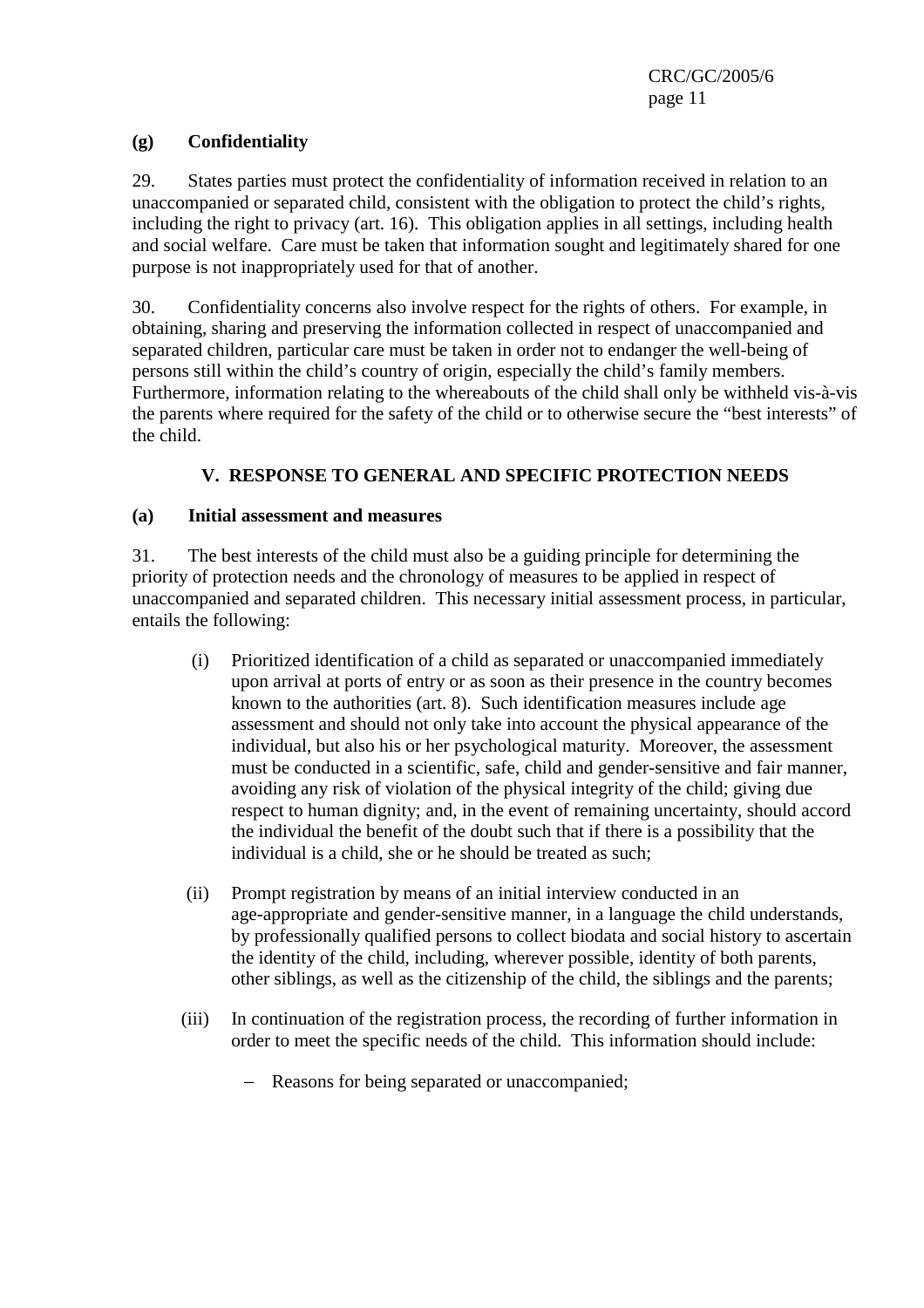- − Assessment of particular vulnerabilities, including health, physical, psychosocial, material and other protection needs, including those deriving from domestic violence, trafficking or trauma;
- − All available information to determine the potential existence of international protection needs, including those: due to a "well-founded fear of being persecuted for reasons of race, religion, nationality, membership of a particular social group or political opinion" in the child's country of origin (article 1 A (2), 1951 Refugee Convention); deriving from external aggression, occupation, foreign domination or events seriously disturbing public order (article 1 (2), Convention Governing the Specific Aspects of Refugee Problems in Africa); or relating to the indiscriminate effects of generalized violence;
- (iv) Unaccompanied and separated children should be provided with their own personal identity documentation as soon as possible;
- (v) Tracing of family members to be commenced as early as possible (arts. 22 (2), 9 (3) and 10 (2)).

32. Any further actions relating to the residence and other status of the child in the territory of the State should be based on the findings of an initial protection assessment carried out in accordance with the above procedures. States should refrain from referring unaccompanied and separated children into asylum procedures if their presence in the territory does not raise the question of international refugee protection needs. This is without prejudice to the obligation of States to refer unaccompanied or separated children to relevant procedures serving child protection, such as those foreseen under child welfare legislation.

### **(b) Appointment of a guardian or adviser and legal representative (arts. 18 (2) and 20 (1))**

33. States are required to create the underlying legal framework and to take necessary measures to secure proper representation of an unaccompanied or separated child's best interests. Therefore, States should appoint a guardian or adviser as soon as the unaccompanied or separated child is identified and maintain such guardianship arrangements until the child has either reached the age of majority or has permanently left the territory and/or jurisdiction of the State, in compliance with the Convention and other international obligations. The guardian should be consulted and informed regarding all actions taken in relation to the child. The guardian should have the authority to be present in all planning and decision-making processes, including immigration and appeal hearings, care arrangements and all efforts to search for a durable solution. The guardian or adviser should have the necessary expertise in the field of childcare, so as to ensure that the interests of the child are safeguarded and that the child's legal, social, health, psychological, material and educational needs are appropriately covered by, inter alia, the guardian acting as a link between the child and existing specialist agencies/individuals who provide the continuum of care required by the child. Agencies or individuals whose interests could potentially be in conflict with those of the child's should not be eligible for guardianship. For example, non-related adults whose primary relationship to the child is that of an employer should be excluded from a guardianship role.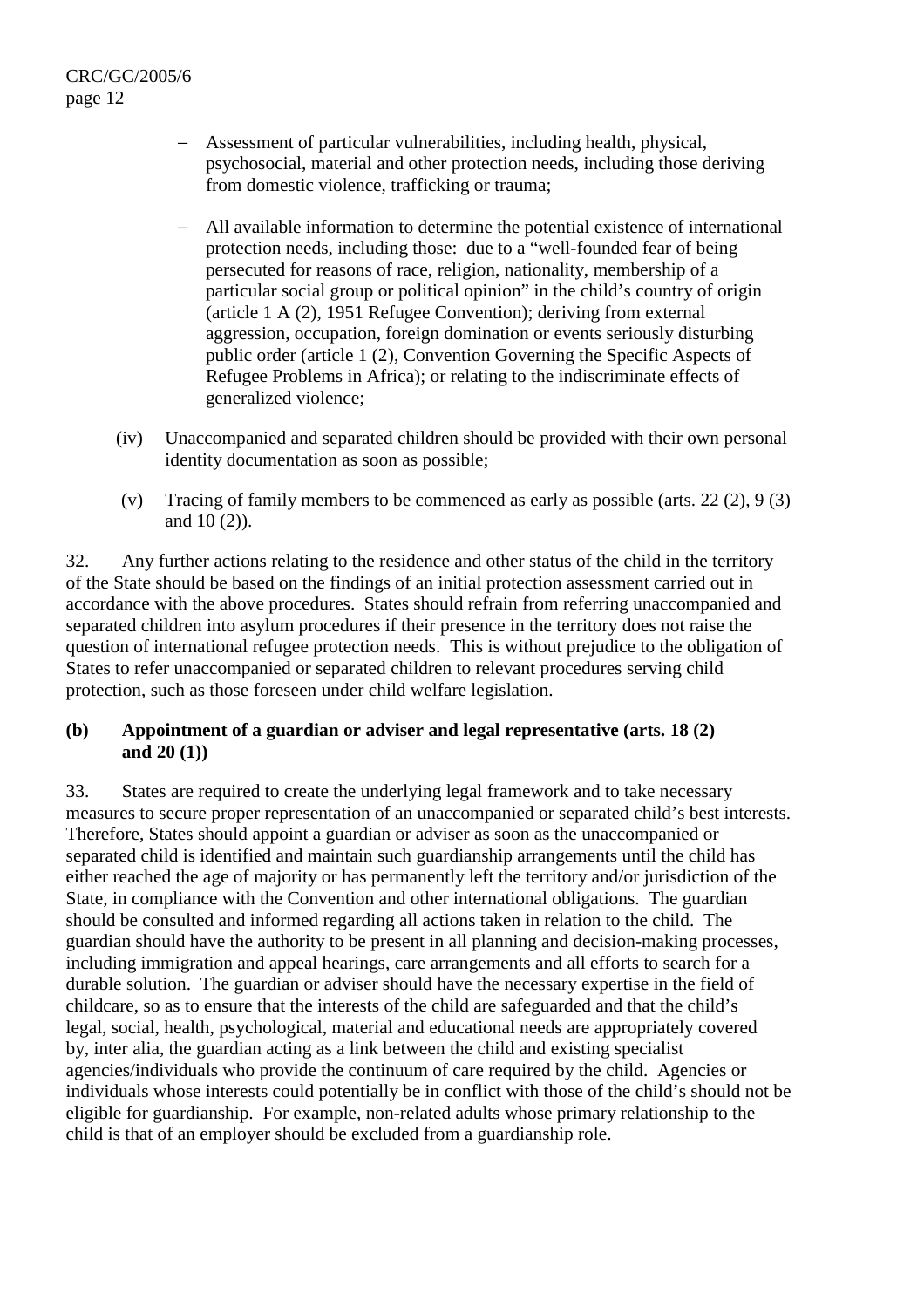34. In the case of a separated child, guardianship should regularly be assigned to the accompanying adult family member or non-primary family caretaker unless there is an indication that it would not be in the best interests of the child to do so, for example, where the accompanying adult has abused the child. In cases where a child is accompanied by a non-family adult or caretaker, suitability for guardianship must be scrutinized more closely. If such a guardian is able and willing to provide day-to-day care, but unable to adequately represent the child's best interests in all spheres and at all levels of the child's life, supplementary measures (such as the appointment of an adviser or legal representative) must be secured.

35. Review mechanisms shall be introduced and implemented to monitor the quality of the exercise of guardianship in order to ensure the best interests of the child are being represented throughout the decision-making process and, in particular, to prevent abuse.

36. In cases where children are involved in asylum procedures or administrative or judicial proceedings, they should, in addition to the appointment of a guardian, be provided with legal representation.

37. At all times children should be informed of arrangements with respect to guardianship and legal representation and their opinions should be taken into consideration.

38. In large-scale emergencies, where it will be difficult to establish guardianship arrangements on an individual basis, the rights and best interests of separated children should be safeguarded and promoted by States and organizations working on behalf of these children.

### **(c) Care and accommodation arrangements (arts. 20 and 22)**

39. Unaccompanied or separated children are children temporarily or permanently deprived of their family environment and, as such, are beneficiaries of States' obligations under article 20 of the Convention and shall be entitled to special protection and assistance provided by the relevant State.

40. Mechanisms established under national law in order to ensure alternative care for such children in accordance with article 22 of the Convention, shall also cover unaccompanied or separated children outside their country of origin. A wide range of options for care and accommodation arrangements exist and are explicitly acknowledged in article 20 (3) as follows: "… inter alia, foster placement, *kafalah* of Islamic law, adoption or, if necessary, placement in suitable institutions for the care of children". When selecting from these options, the particular vulnerabilities of such a child, not only having lost connection with his or her family environment, but further finding him or herself outside of his or her country of origin, as well as the child's age and gender, should be taken into account. In particular, due regard ought to be taken of the desirability of continuity in a child's upbringing and to the ethnic, religious, cultural and linguistic background as assessed in the identification, registration and documentation process. Such care and accommodation arrangements should comply with the following parameters:

− Children should not, as a general rule, be deprived of liberty;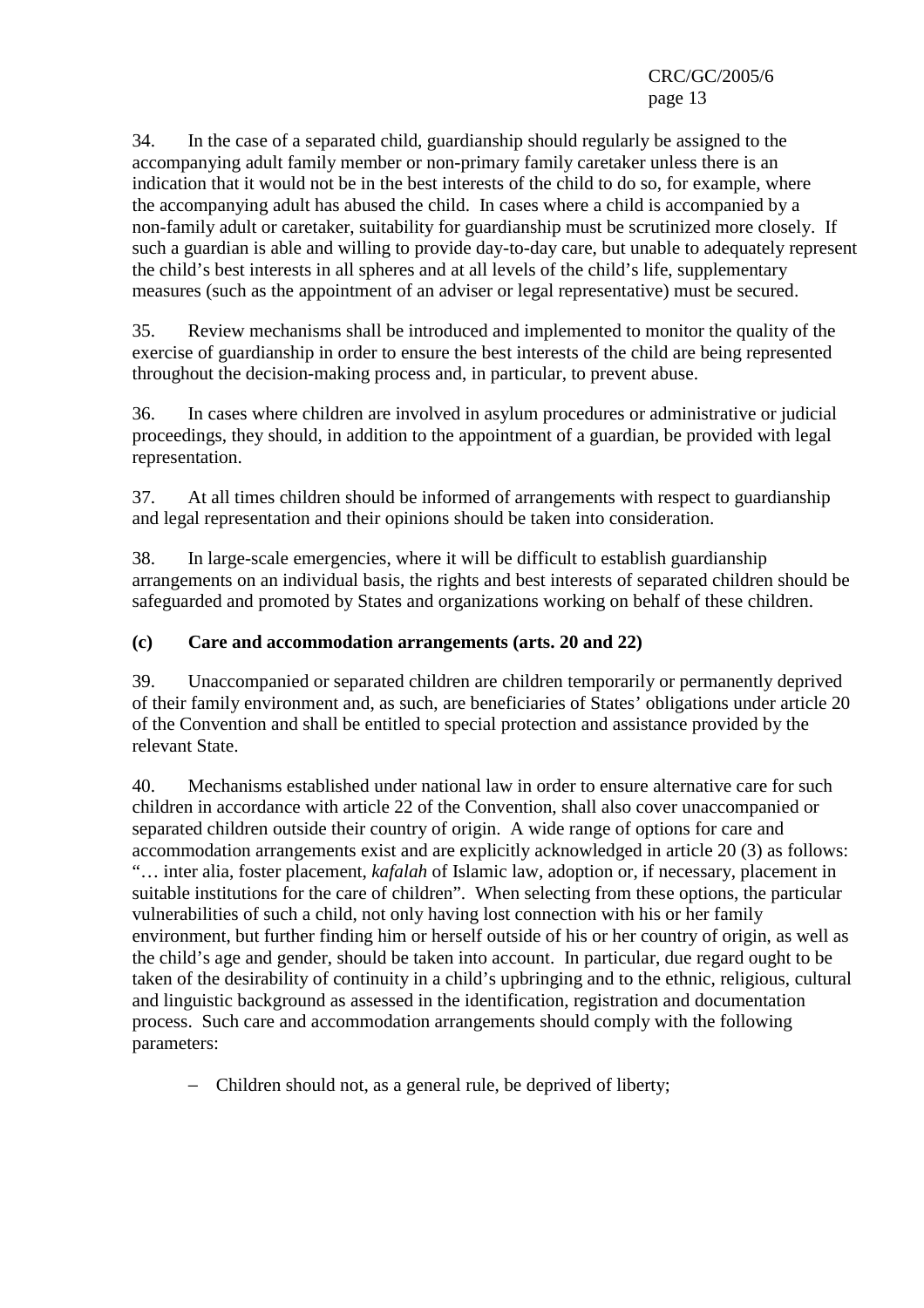- − In order to ensure continuity of care and considering the best interests of the child, changes in residence for unaccompanied and separated children should be limited to instances where such change is in the best interests of the child;
- − In accordance with the principle of family unity, siblings should be kept together;
- − A child who has adult relatives arriving with him or her or already living in the country of asylum should be allowed to stay with them unless such action would be contrary to the best interests of the child. Given the particular vulnerabilities of the child, regular assessments should be conducted by social welfare personnel;
- − Irrespective of the care arrangements made for unaccompanied or separated children, regular supervision and assessment ought to be maintained by qualified persons in order to ensure the child's physical and psychosocial health, protection against domestic violence or exploitation, and access to educational and vocational skills and opportunities;
- States and other organizations must take measures to ensure the effective protection of the rights of separated or unaccompanied children living in child-headed households;
- − In large-scale emergencies, interim care must be provided for the shortest time appropriate for unaccompanied children. This interim care provides for their security and physical and emotional care in a setting that encourages their general development;
- − Children must be kept informed of the care arrangements being made for them, and their opinions must be taken into consideration.

### **(d) Full access to education (arts. 28, 29 (1) (c), 30 and 32)**

41. States should ensure that access to education is maintained during all phases of the displacement cycle. Every unaccompanied and separated child, irrespective of status, shall have full access to education in the country that they have entered in line with articles 28, 29 (1) (c), 30 and 32 of the Convention and the general principles developed by the Committee. Such access should be granted without discrimination and in particular, separated and unaccompanied girls shall have equal access to formal and informal education, including vocational training at all levels. Access to quality education should also be ensured for children with special needs, in particular children with disabilities.

42. The unaccompanied or separated child should be registered with appropriate school authorities as soon as possible and get assistance in maximizing learning opportunities. All unaccompanied and separated children have the right to maintain their cultural identity and values, including the maintenance and development of their native language. All adolescents should be allowed to enrol in vocational/professional training or education, and early learning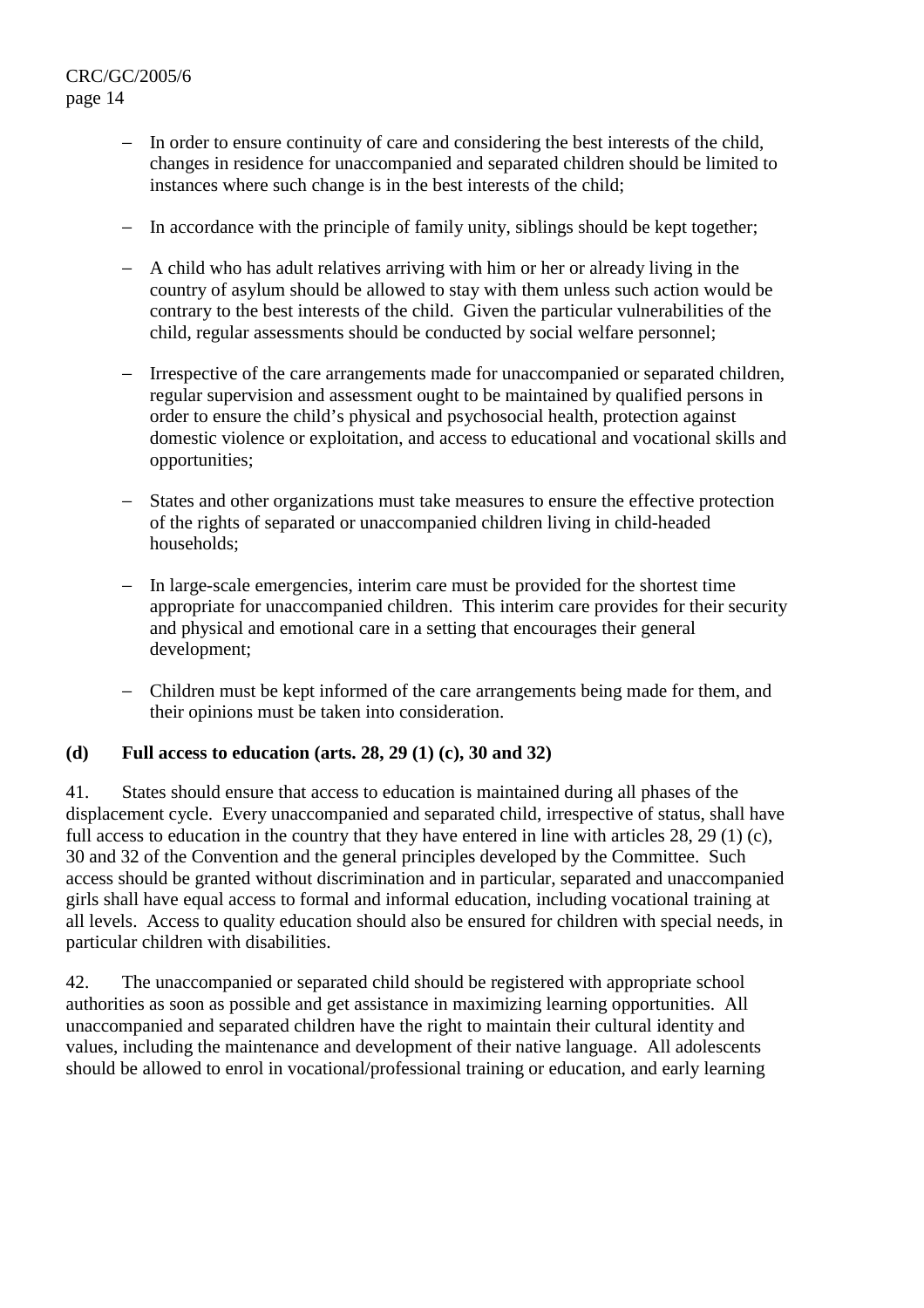programmes should be made available to young children. States should ensure that unaccompanied or separated children are provided with school certificates or other documentation indicating their level of education, in particular in preparation of relocation, resettlement or return.

43. States shall, in particular where government capacity is limited, accept and facilitate the assistance offered by UNICEF, the United Nations Educational, Scientific and Cultural Organization (UNESCO), UNHCR and other United Nations agencies within their respective mandates, as well as, where appropriate, other competent intergovernmental organizations or non-governmental organizations (art. 22 (2)) in order to meet the educational needs of unaccompanied and separated children.

### **(e) Right to an adequate standard of living (art. 27)**

44. States should ensure that separated and unaccompanied children have a standard of living adequate for their physical, mental, spiritual and moral development. As provided in article 27 (2) of the Convention, States shall provide material assistance and support programmes, particularly with regard to nutrition, clothing and housing.

45. States shall, in particular where government capacity is limited, accept and facilitate the assistance offered by UNICEF, UNESCO, UNHCR and other United Nations agencies within their respective mandates, as well as, where appropriate, other competent intergovernmental organizations or non-governmental organizations (art. 22 (2)) in order to secure an adequate standard of living for unaccompanied and separated children.

### **(f) Right to enjoy the highest attainable standard of health and facilities for the treatment of illness and rehabilitation of health (arts. 23, 24 and 39)**

46. When implementing the right to enjoy the highest attainable standard of health and facilities for the treatment of illness and rehabilitation of health under article 24 of the Convention, States are obligated to ensure that unaccompanied and separated children have the same access to health care as children who are ... nationals ... .

47. In ensuring their access, States must assess and address the particular plight and vulnerabilities of such children. They should, in particular, take into account the fact that unaccompanied children have undergone separation from family members and have also, to varying degrees, experienced loss, trauma, disruption and violence. Many such children, in particular those who are refugees, have further experienced pervasive violence and the stress associated with a country afflicted by war. This may have created deep-rooted feelings of helplessness and undermined a child's trust in others. Moreover, girls are particularly susceptible to marginalization, poverty and suffering during armed conflict, and many may have experienced gender-based violence in the context of armed conflict. The profound trauma experienced by many affected children calls for special sensitivity and attention in their care and rehabilitation.

48. The obligation under article 39 of the Convention sets out the duty of States to provide rehabilitation services to children who have been victims of any form of abuse,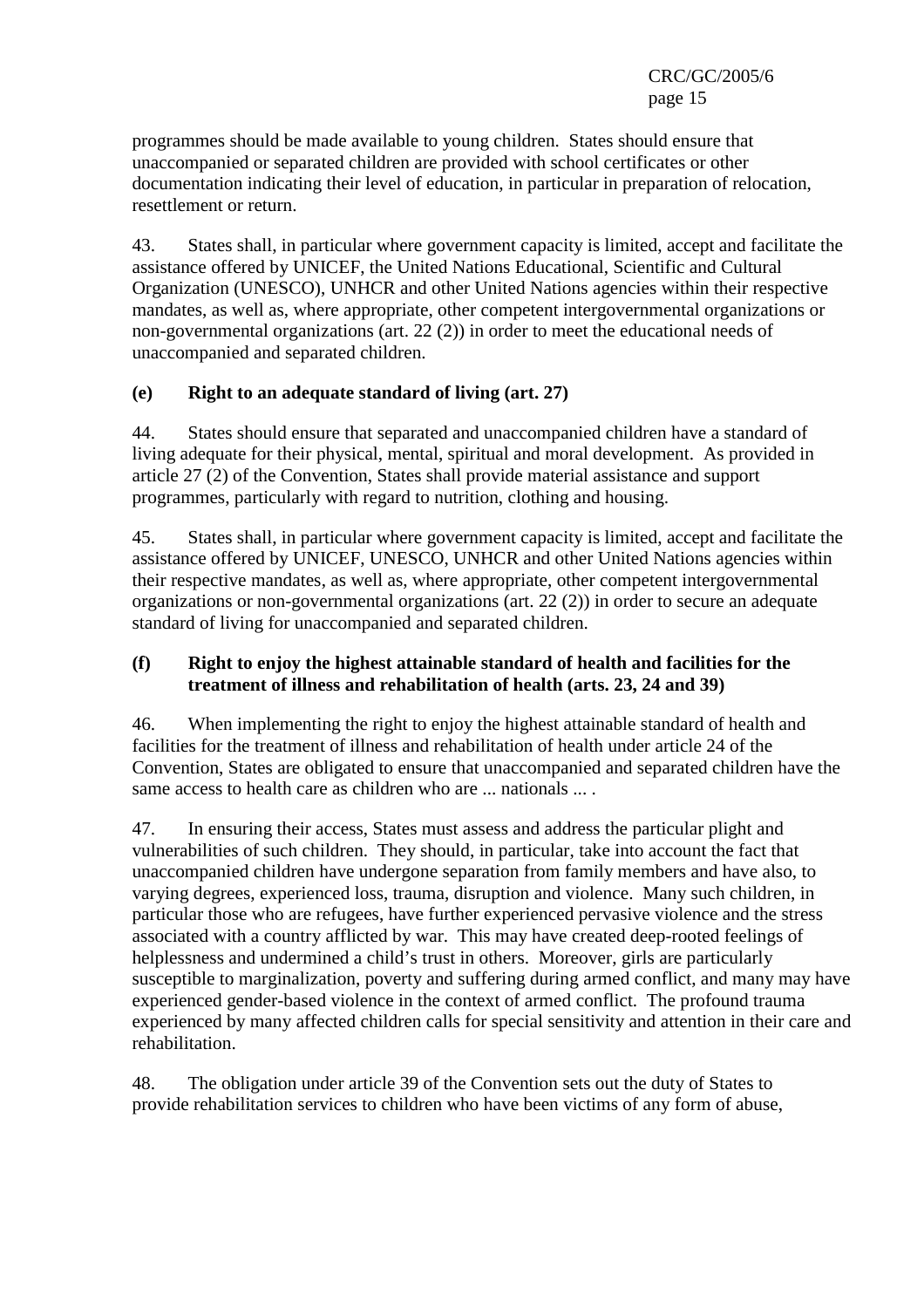neglect, exploitation, torture, cruel, inhuman and degrading treatment or armed conflicts. In order to facilitate such recovery and reintegration, culturally appropriate and gender-sensitive mental health care should be developed and qualified psychosocial counselling provided.

49. States shall, in particular where government capacity is limited, accept and facilitate assistance offered by UNICEF, the World Health Organization (WHO), United Nations Joint Programme on HIV/AIDS (UNAIDS), UNHCR and other agencies (art. 22 (2)) within their respective mandates, as well as, where appropriate, other competent intergovernmental organizations or non-governmental organizations in order to meet the health and health-care needs of unaccompanied and separated children.

### **(g) Prevention of trafficking and of sexual and other forms of exploitation, abuse and violence (arts. 34, 35 and 36)**

50. Unaccompanied or separated children in a country outside their country of origin are particularly vulnerable to exploitation and abuse. Girls are at particular risk of being trafficked, including for purposes of sexual exploitation.

51. Articles 34 to 36 of the Convention must be read in conjunction with special protection and assistance obligations to be provided according to article 20 of the Convention, in order to ensure that unaccompanied and separated children are shielded from trafficking, and from sexual and other forms of exploitation, abuse and violence.

52. Trafficking of such a child, or "re-trafficking" in cases where a child was already a victim of trafficking, is one of many dangers faced by unaccompanied or separated children. Trafficking in children is a threat to the fulfilment of their right to life, survival and development (art. 6). In accordance with article 35 of the Convention, States parties should take appropriate measures to prevent such trafficking. Necessary measures include identifying unaccompanied and separated children; regularly inquiring as to their whereabouts; and conducting information campaigns that are age-appropriate, gender-sensitive and in a language and medium that is understandable to the child. Adequate legislation should also be passed and effective mechanisms of enforcement be established with respect to labour regulations and border crossing.

53. Risks are also great for a child who has already been a victim of trafficking, resulting in the status of being unaccompanied or separated. Such children should not be penalized and should receive assistance as victims of a serious human rights violation. Some trafficked children may be eligible for refugee status under the 1951 Convention, and States should ensure that separated and unaccompanied trafficked children who wish to seek asylum or in relation to whom there is otherwise indication that international protection needs exist, have access to asylum procedures. Children who are at risk of being re-trafficked should not be returned to their country of origin unless it is in their best interests and appropriate measures for their protection have been taken. States should consider complementary forms of protection for trafficked children when return is not in their best interests.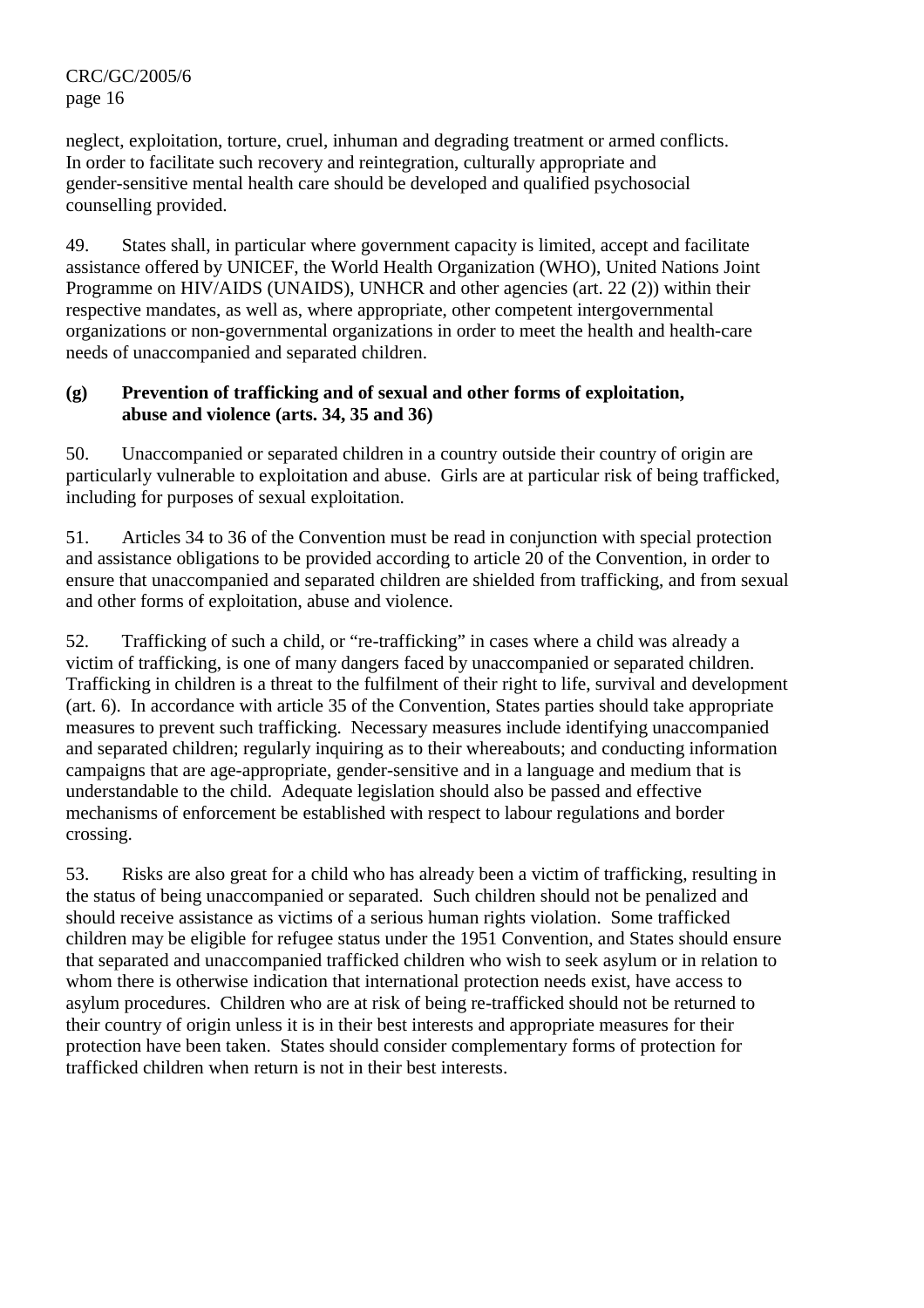### **(h) Prevention of military recruitment and protection against effects of war (arts. 38 and 39)**

### *Prevention of recruitment*

54. State obligations deriving from article 38 of the Convention and from articles 3 and 4 of the Optional Protocol to the Convention on the Rights of the Child on the involvement of children in armed conflict also apply to unaccompanied and separated children. A State must take all necessary measures to prevent recruitment or use of such children by any party to a conflict. This also applies to former child soldiers who have defected from their units and who require protection against re-recruitment.

#### *Care arrangements*

55. Care arrangements for unaccompanied and separated children shall be made in a manner which prevents their recruitment, re-recruitment or use by any party to a conflict. Guardianships should not be given to individuals or organizations who are directly or indirectly involved in a conflict.

### *Former child soldiers*

56. Child soldiers should be considered primarily as victims of armed conflict. Former child soldiers, who often find themselves unaccompanied or separated at the cessation of the conflict or following defection, shall be given all the necessary support services to enable reintegration into normal life, including necessary psychosocial counselling. Such children shall be identified and demobilized on a priority basis during any identification and separation operation. Child soldiers, in particular, those who are unaccompanied or separated, should not normally be interned, but rather, benefit from special protection and assistance measures, in particular as regards their demobilization and rehabilitation. Particular efforts must be made to provide support and facilitate the reintegration of girls who have been associated with the military, either as combatants or in any other capacity.

57. If, under certain circumstances, exceptional internment of a child soldier over the age of 15 years is unavoidable and in compliance with international human rights and humanitarian law, for example, where she or he poses a serious security threat, the conditions of such internment should be in conformity with international standards, including article 37 of the Convention and those pertaining to juvenile justice, and should not preclude any tracing efforts and priority participation in rehabilitation programmes.

#### *Non-refoulement*

58. As under-age recruitment and participation in hostilities entails a high risk of irreparable harm involving fundamental human rights, including the right to life, State obligations deriving from article 38 of the Convention, in conjunction with articles 3 and 4 of the Optional Protocol to the Convention on the Rights of the Child on the involvement of children in armed conflict,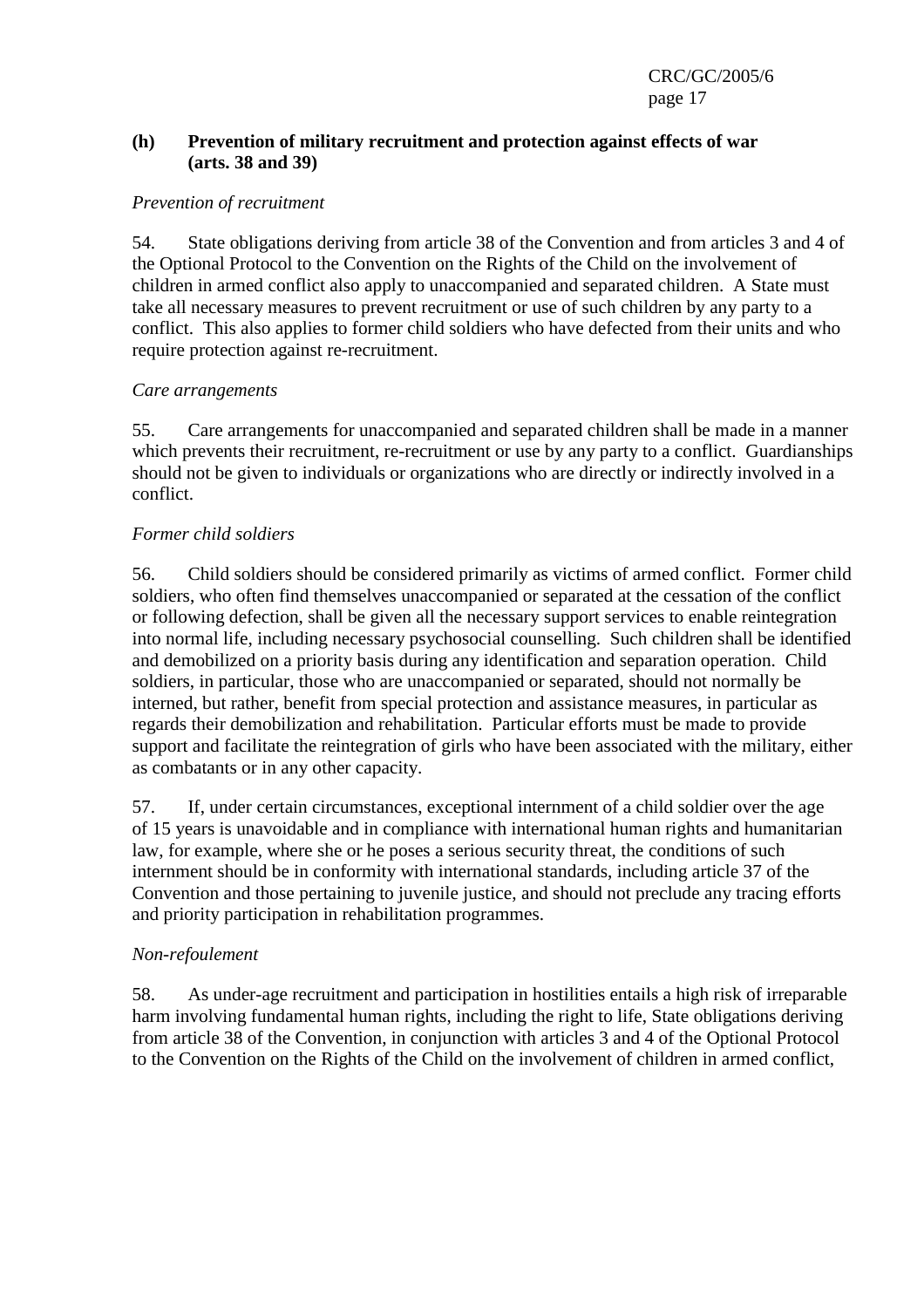entail extraterritorial effects and States shall refrain from returning a child in any manner whatsoever to the borders of a State where there is a real risk of under-age recruitment or participation, directly or indirectly, in hostilities.

### *Child-specific forms and manifestations of persecution***<sup>3</sup>**

59. Reminding States of the need for age and gender-sensitive asylum procedures and an age and gender-sensitive interpretation of the refugee definition, the Committee highlights that under-age recruitment (including of girls for sexual services or forced marriage with the military) and direct or indirect participation in hostilities constitutes a serious human rights violation and thereby persecution, and should lead to the granting of refugee status where the well-founded fear of such recruitment or participation in hostilities is based on "reasons of race, religion, nationality, membership of a particular social group or political opinion" (article 1A (2), 1951 Refugee Convention).

### *Rehabilitation and recovery*

60. States shall develop, where needed, in cooperation with international agencies and NGOs, a comprehensive age-appropriate and gender-sensitive system of psychological support and assistance for unaccompanied and separated children affected by armed conflict.

### **(i) Prevention of deprivation of liberty and treatment in cases thereof**

61. In application of article 37 of the Convention and the principle of the best interests of the child, unaccompanied or separated children should not, as a general rule, be detained. Detention cannot be justified solely on the basis of the child being unaccompanied or separated, or on their migratory or residence status, or lack thereof. Where detention is exceptionally justified for other reasons, it shall be conducted in accordance with article 37 (b) of the Convention that requires detention to conform to the law of the relevant country and only to be used as a measure of last resort and for the shortest appropriate period of time. In consequence, all efforts, including acceleration of relevant processes, should be made to allow for the immediate release of unaccompanied or separated children from detention and their placement in other forms of appropriate accommodation.

62. In addition to national requirements, international obligations constitute part of the law governing detention. With regard to asylum-seeking, unaccompanied and separated children, States must, in particular, respect their obligations deriving from article 31 (1) of the 1951 Refugee Convention. States should further take into account that illegal entry into or stay in a country by an unaccompanied or separated child may also be justified according to general principles of law, where such entry or stay is the only way of preventing a violation of the fundamental human rights of the child. More generally, in developing policies on unaccompanied or separated children, including those who are victims of trafficking and exploitation, States should ensure that such children are not criminalized solely for reasons of illegal entry or presence in the country.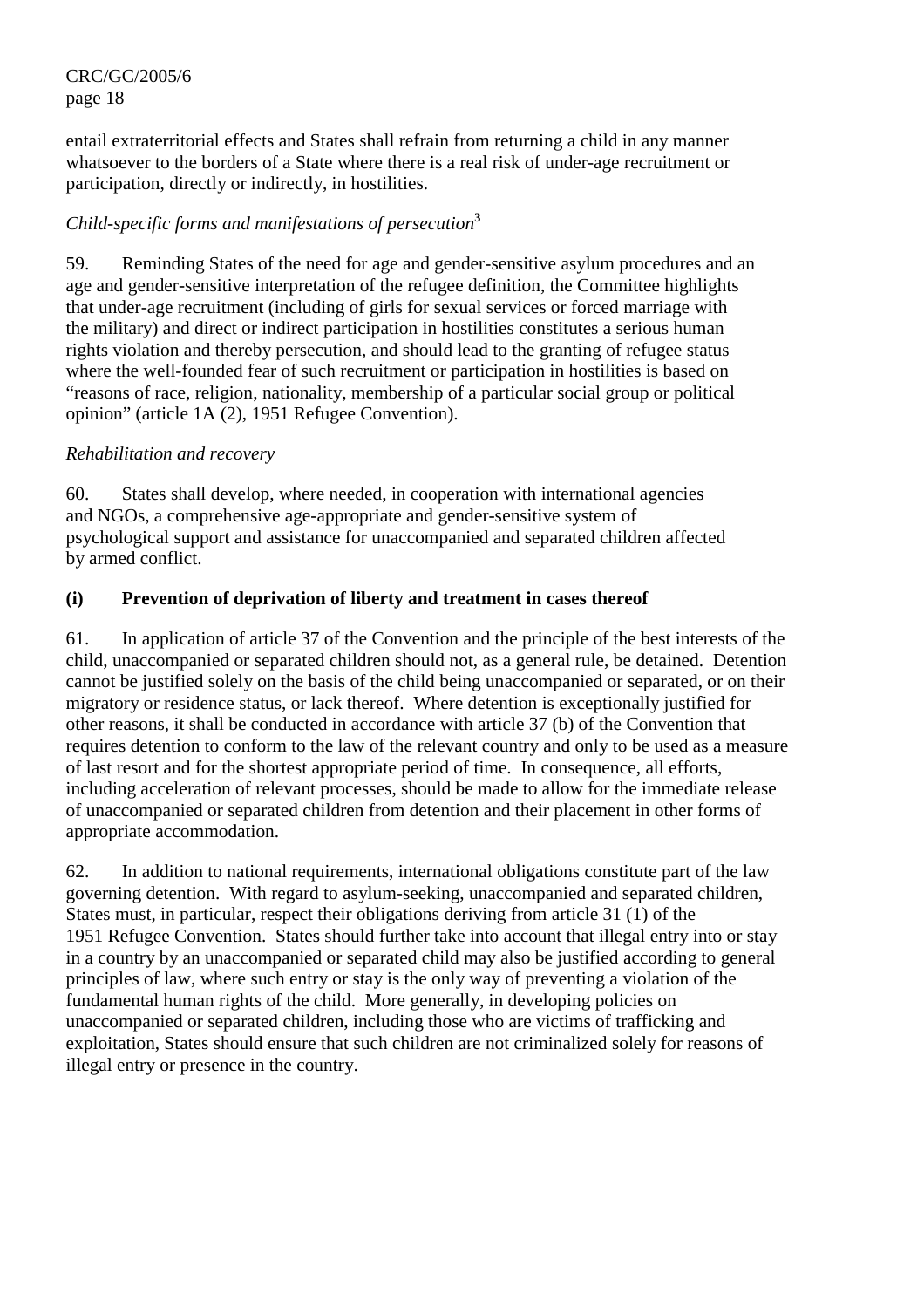63. In the exceptional case of detention, conditions of detention must be governed by the best interests of the child and pay full respect to article 37 (a) and (c) of the Convention and other international obligations. Special arrangements must be made for living quarters that are suitable for children and that separate them from adults, unless it is considered in the child's best interests not to do so. Indeed, the underlying approach to such a programme should be "care" and not "detention". Facilities should not be located in isolated areas where culturally appropriate community resources and access to legal aid are unavailable. Children should have the opportunity to make regular contact and receive visits from friends, relatives, religious, social and legal counsel and their guardian. They should also be provided with the opportunity to receive all basic necessities as well as appropriate medical treatment and psychological counselling where necessary. During their period in detention, children have the right to education which ought, ideally, to take place outside the detention premises in order to facilitate the continuance of their education upon release. They also have the right to recreation and play as provided for in article 31 of the Convention. In order to effectively secure the rights provided by article 37 (d) of the Convention, unaccompanied or separated children deprived of their liberty shall be provided with prompt and free access to legal and other appropriate assistance, including the assignment of a legal representative.

### **VI. ACCESS TO THE ASYLUM PROCEDURE, LEGAL SAFEGUARDS AND RIGHTS IN ASYLUM**

### **(a) General**

64. The obligation stemming from article 22 of the Convention to take "appropriate measures" to ensure that a child, whether unaccompanied or accompanied, who is seeking refugee status receives appropriate protection entails, inter alia, the responsibility to set up a functioning asylum system and, in particular, to enact legislation addressing the particular treatment of unaccompanied and separated children and to build capacities necessary to realize this treatment in accordance with applicable rights codified in the Convention and in other international human rights, refugee protection or humanitarian instruments to which the State is a party. States facing resource constraints in staging such capacity-building efforts are strongly encouraged to seek international assistance, including that provided by UNHCR.

65. Taking into account the complementary nature of the obligations under article 22 and those deriving from international refugee law, as well as the desirability of consolidated standards, States should apply international standards relating to refugees as they progressively evolve when implementing article 22 of the Convention.

#### **(b) Access to asylum procedures, regardless of age**

66. Asylum-seeking children, including those who are unaccompanied or separated, shall enjoy access to asylum procedures and other complementary mechanisms providing international protection, irrespective of their age. In the case that facts become known during the identification and registration process which indicate that the child may have a well-founded fear or, even if unable to explicitly articulate a concrete fear, the child may objectively be at risk of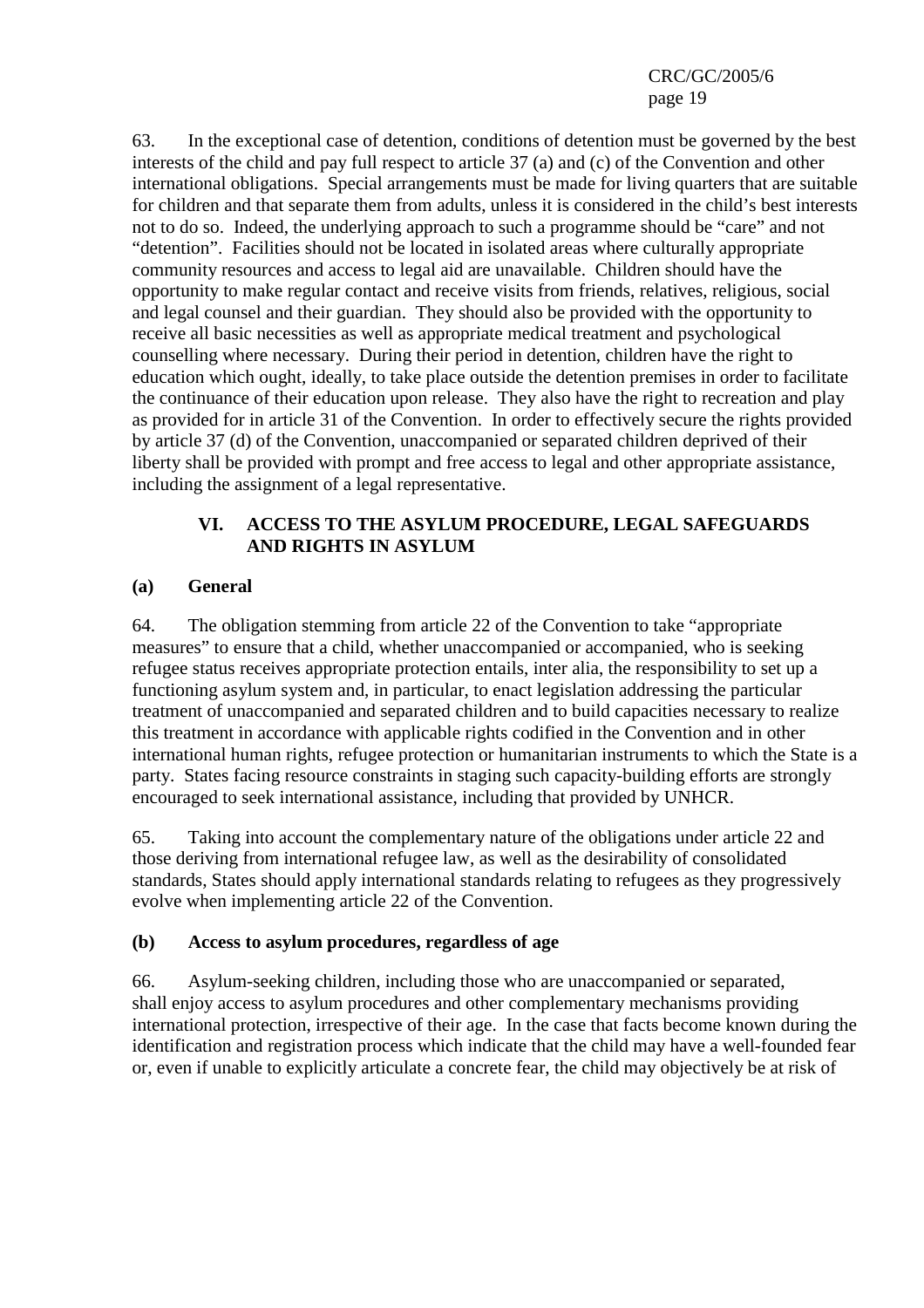persecution for reasons of race, religion, nationality, membership of a particular social group or political opinion, or otherwise be in need of international protection, such a child should be referred to the asylum procedure and/or, where relevant, to mechanisms providing complementary protection under international and domestic law.

67. Unaccompanied or separated children for whom there is no indication of being in need of international protection should not automatically, or otherwise, be referred to asylum procedures, but shall be protected pursuant to other relevant child protection mechanisms such as those provided under youth welfare legislation.

### **(c) Procedural safeguards and support measures (art. 3 (3))**

68. Appropriate measures required under article 22 (1) of the Convention must take into account the particular vulnerabilities of unaccompanied and separated children and the national legal framework and conditions. Such measures should be guided by the considerations set out below.

69. An asylum-seeking child should be represented by an adult who is familiar with the child's background and who is competent and able to represent his or her best interests (see section V (b), "Appointment of a guardian or adviser or legal representative"). The unaccompanied or separated child should also, in all cases, be given access, free of charge, to a qualified legal representative, including where the application for refugee status is processed under the normal procedures for adults.

70. Refugee status applications filed by unaccompanied and separated children shall be given priority and every effort should be made to render a decision promptly and fairly.

71. Minimum procedural guarantees should include that the application will be determined by a competent authority fully qualified in asylum and refugee matters. Where the age and maturity of the child permits, the opportunity for a personal interview with a qualified official should be granted before any final decision is made. Wherever the child is unable to communicate directly with the qualified official in a common language, the assistance of a qualified interpreter should be sought. Moreover, the child should be given the "benefit of the doubt", should there be credibility concerns relating to his or her story as well as a possibility to appeal for a formal review of the decision.

72. The interviews should be conducted by representatives of the refugee determination authority who will take into account the special situation of unaccompanied children in order to carry out the refugee status assessment and apply an understanding of the history, culture and background of the child. The assessment process should comprise a case-by-case examination of the unique combination of factors presented by each child, including the child's personal, family and cultural background. The guardian and the legal representative should be present during all interviews.

73. In cases of large-scale refugee movements where individual refugee status determination is not possible, States may grant refugee status to all members of a group. In such circumstances, all unaccompanied or separated children are entitled to be granted the same status as other members of the particular group.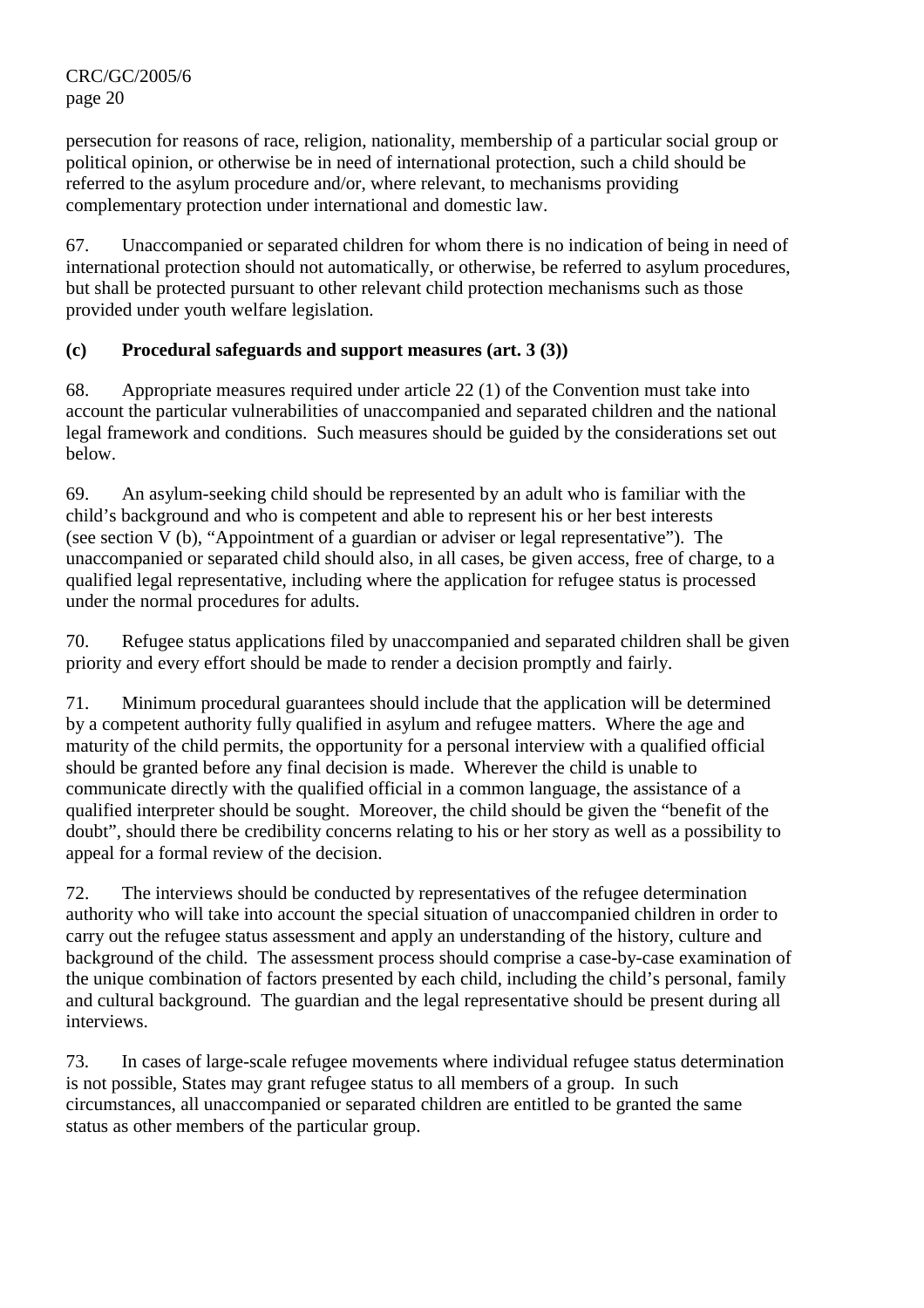#### **(d) Child-sensitive assessment of protection needs, taking into account persecution of a child-specific nature**

74. When assessing refugee claims of unaccompanied or separated children, States shall take into account the development of, and formative relationship between, international human rights and refugee law, including positions developed by UNHCR in exercising its supervisory functions under the 1951 Refugee Convention. In particular, the refugee definition in that Convention must be interpreted in an age and gender-sensitive manner, taking into account the particular motives for, and forms and manifestations of, persecution experienced by children. Persecution of kin; under-age recruitment; trafficking of children for prostitution; and sexual exploitation or subjection to female genital mutilation, are some of the child-specific forms and manifestations of persecution which may justify the granting of refugee status if such acts are related to one of the 1951 Refugee Convention grounds. States should, therefore, give utmost attention to such child-specific forms and manifestations of persecution as well as gender-based violence in national refugee status-determination procedures.

75. Staff involved in status-determination procedures of children, in particular those who are unaccompanied or separated, should receive training on adopting an application of international and national refugee law that is child, cultural, and gender-sensitive. To properly assess asylum claims of children, information on the situation of children, including those belonging to minorities or marginalized groups, should be included in government efforts to collect country-of-origin information.

### **(e) Full enjoyment of all international refugee and human rights by children granted refugee status (art. 22)**

76. Unaccompanied or separated children recognized as refugees and granted asylum do not only enjoy rights under the 1951 Refugee Convention, but are also entitled to the fullest extent to the enjoyment of all human rights granted to children in the territory or subject to the jurisdiction of the State, including those rights which require a lawful stay in the territory.

### **(f) Children to benefit from complementary forms of protection**

77. In the case that the requirements for granting refugee status under the 1951 Refugee Convention are not met, unaccompanied and separated children shall benefit from available forms of complementary protection to the extent determined by their protection needs. The application of such complementary forms of protection does not obviate States' obligations to address the particular protection needs of the unaccompanied and separated child. Therefore, children granted complementary forms of protection are entitled, to the fullest extent, to the enjoyment of all human rights granted to children in the territory or subject to the jurisdiction of the State, including those rights which require a lawful stay in the territory.

78. In line with the generally applicable principles and, in particular, those relating to the responsibilities of States with regard to unaccompanied or separated children finding themselves in their territory, children who are neither granted refugee status nor benefiting from complementary forms of protection, will still enjoy protection under all norms of the Convention as long as they remain de facto within the States' territories and/or subject to its jurisdiction.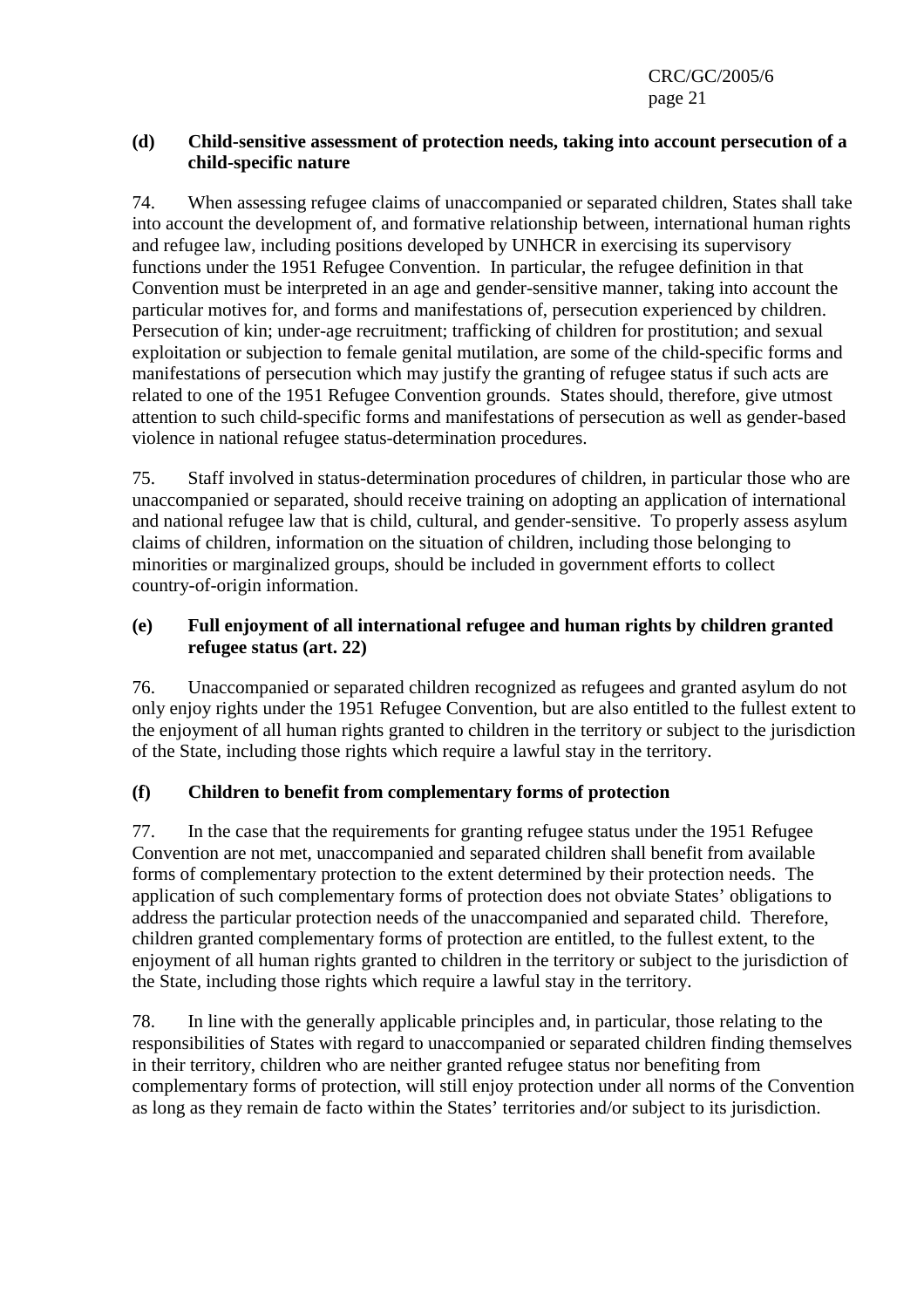#### **VII. FAMILY REUNIFICATION, RETURN AND OTHER FORMS OF DURABLE SOLUTIONS**

#### **(a) General**

79. The ultimate aim in addressing the fate of unaccompanied or separated children is to identify a durable solution that addresses all their protection needs, takes into account the child's view and, wherever possible, leads to overcoming the situation of a child being unaccompanied or separated. Efforts to find durable solutions for unaccompanied or separated children should be initiated and implemented without undue delay and, wherever possible, immediately upon the assessment of a child being unaccompanied or separated. Following a rights-based approach, the search for a durable solution commences with analysing the possibility of family reunification.

80. Tracing is an essential component of any search for a durable solution and should be prioritized except where the act of tracing, or the way in which tracing is conducted, would be contrary to the best interests of the child or jeopardize fundamental rights of those being traced. In any case, in conducting tracing activities, no reference should be made to the status of the child as an asylum-seeker or refugee. Subject to all of these conditions, such tracing efforts should also be continued during the asylum procedure. For all children who remain in the territory of the host State, whether on the basis of asylum, complementary forms of protection or due to other legal or factual obstacles to removal, a durable solution must be sought.

### **(b) Family reunification**

81. In order to pay full respect to the obligation of States under article 9 of the Convention to ensure that a child shall not be separated from his or her parents against their will, all efforts should be made to return an unaccompanied or separated child to his or her parents except where further separation is necessary for the best interests of the child, taking full account of the right of the child to express his or her views (art. 12) (see also section IV (e), "Right of the child to express his or her views freely"). While the considerations explicitly listed in article 9, paragraph 1, sentence 2, namely, cases involving abuse or neglect of the child by the parents, may prohibit reunification at any location, other best-interests considerations can provide an obstacle to reunification at specific locations only.

82. Family reunification in the country of origin is not in the best interests of the child and should therefore not be pursued where there is a "reasonable risk" that such a return would lead to the violation of fundamental human rights of the child. Such risk is indisputably documented in the granting of refugee status or in a decision of the competent authorities on the applicability of non-refoulement obligations (including those deriving from article 3 of the Convention against Torture and Other Cruel, Inhuman or Degrading Treatment or Punishment and articles 6 and 7 of the International Covenant on Civil and Political Rights). Accordingly, the granting of refugee status constitutes a legally binding obstacle to return to the country of origin and, consequently, to family reunification therein. Where the circumstances in the country of origin contain lower level risks and there is concern, for example, of the child being affected by the indiscriminate effects of generalized violence, such risks must be given full attention and balanced against other rights-based considerations, including the consequences of further separation. In this context, it must be recalled that the survival of the child is of paramount importance and a precondition for the enjoyment of any other rights.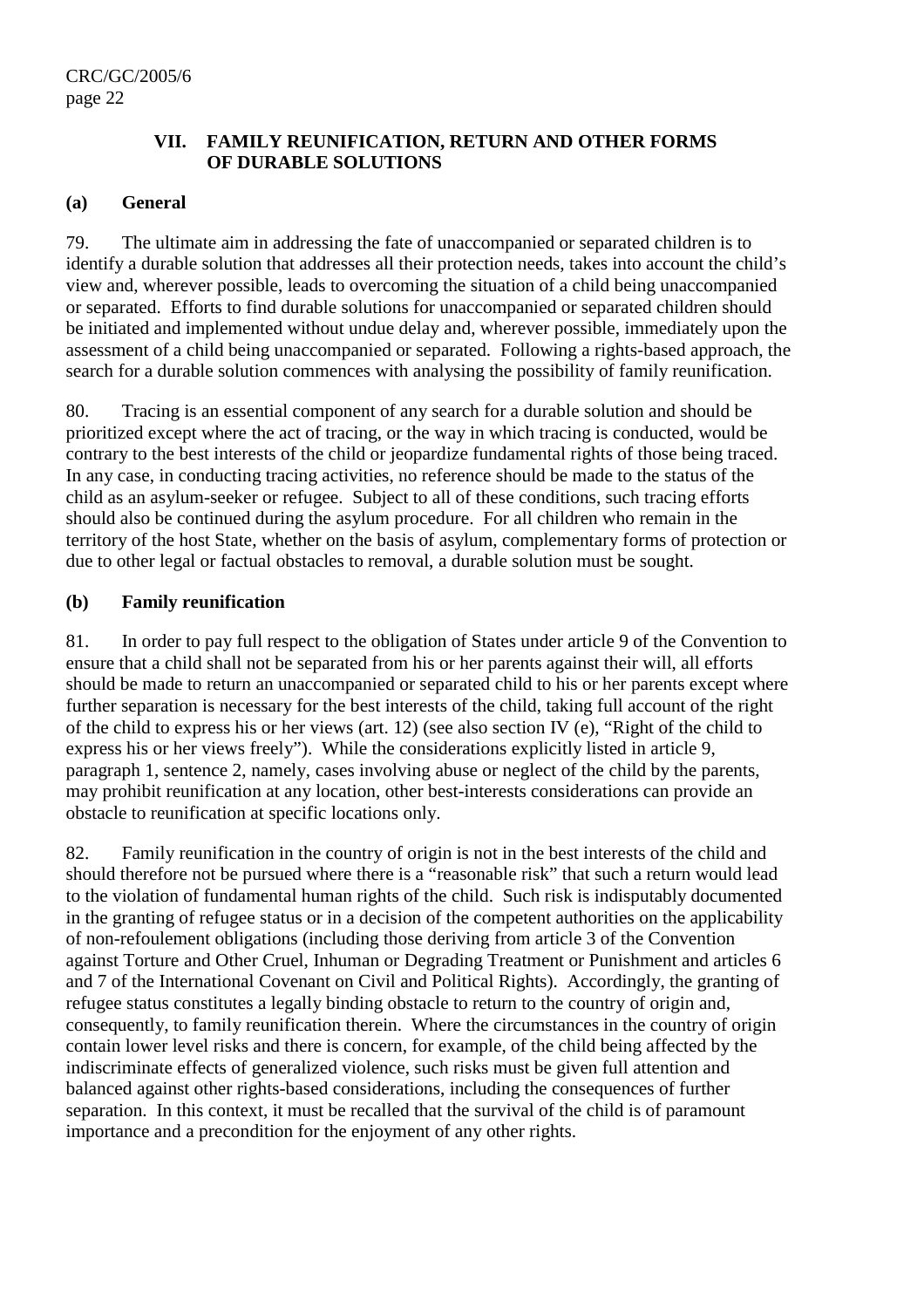83. Whenever family reunification in the country of origin is not possible, irrespective of whether this is due to legal obstacles to return or whether the best-interests-based balancing test has decided against return, the obligations under article 9 and 10 of the Convention come into effect and should govern the host country's decisions on family reunification therein. In this context, States parties are particularly reminded that "applications by a child or his or her parents to enter or leave a State party for the purpose of family reunification shall be dealt with by States parties in a positive, humane and expeditious manner" and "shall entail no adverse consequences for the applicants and for the members of their family" (art. 10 (1)). Countries of origin must respect "the right of the child and his or her parents to leave any country, including their own, and to enter their own country" (art. 10 (2)).

### **(c) Return to the country of origin**

84. Return to the country of origin is not an option if it would lead to a "reasonable risk" that such return would result in the violation of fundamental human rights of the child, and in particular, if the principle of non-refoulement applies. Return to the country of origin shall in principle only be arranged if such return is in the best interests of the child. Such a determination shall, inter alia, take into account:

- − The safety, security and other conditions, including socio-economic conditions, awaiting the child upon return, including through home study, where appropriate, conducted by social network organizations;
- − The availability of care arrangements for that particular child;
- − The views of the child expressed in exercise of his or her right to do so under article 12 and those of the caretakers;
- − The child's level of integration in the host country and the duration of absence from the home country;
- − The child's right "to preserve his or her identity, including nationality, name and family relations" (art. 8);
- − The "desirability of continuity in a child's upbringing and to the child's ethnic, religious, cultural and linguistic background" (art. 20).

85. In the absence of the availability of care provided by parents or members of the extended family, return to the country of origin should, in principle, not take place without advance secure and concrete arrangements of care and custodial responsibilities upon return to the country of origin.

86. Exceptionally, a return to the home country may be arranged, after careful balancing of the child's best interests and other considerations, if the latter are rights-based and override best interests of the child. Such may be the case in situations in which the child constitutes a serious risk to the security of the State or to the society. Non-rights-based arguments such as those relating to general migration control, cannot override best interests considerations.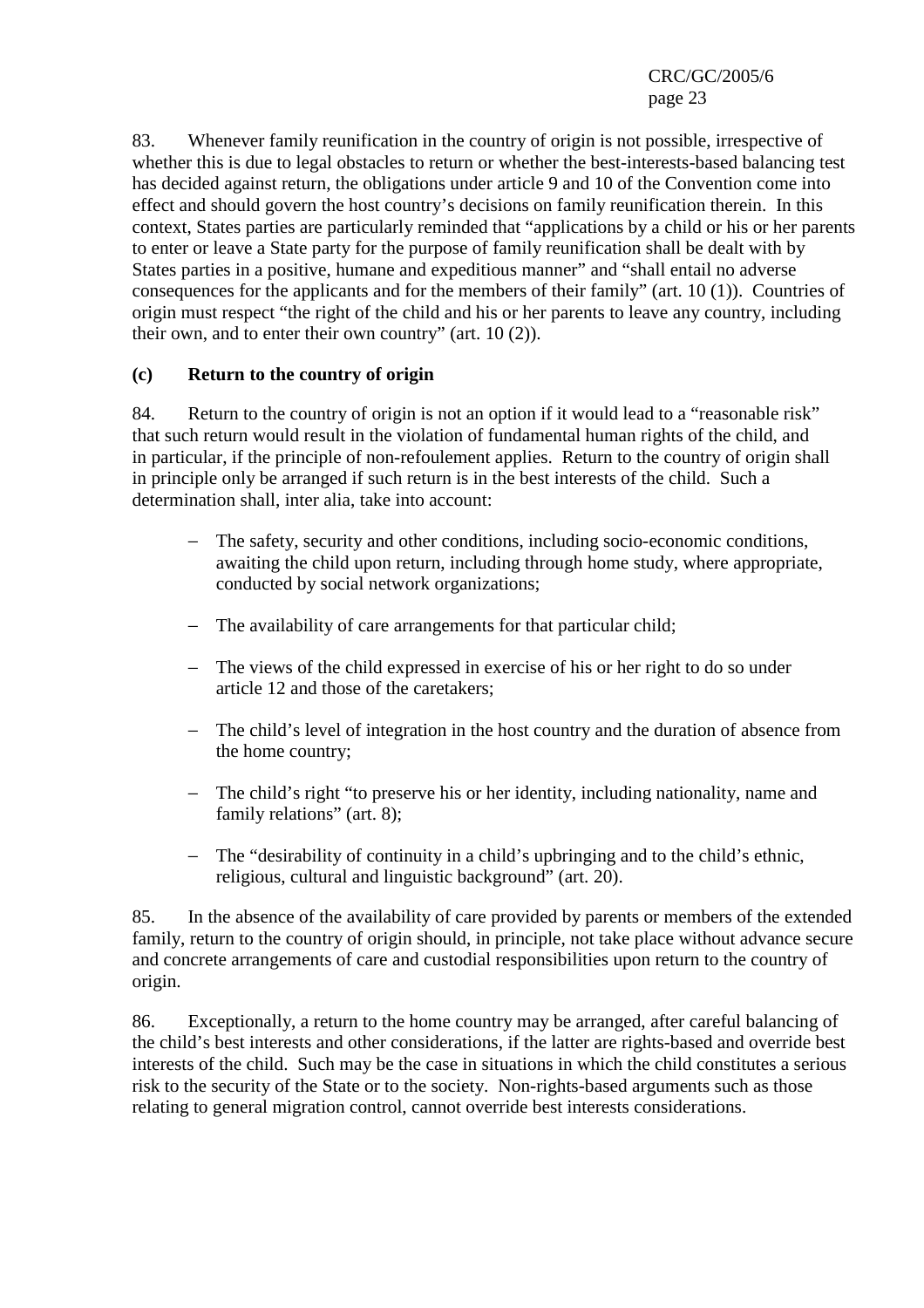87. In all cases return measures must be conducted in a safe, child-appropriate and gender-sensitive manner.

88. Countries of origin are also reminded in this context of their obligations pursuant to article 10 of the Convention and, in particular, to respect "the right of the child and his or her parents to leave any country, including their own, and to enter their own country".

### **(d) Local integration**

89. Local integration is the primary option if return to the country of origin is impossible on either legal or factual grounds. Local integration must be based on a secure legal status (including residence status) and be governed by the Convention rights that are fully applicable to all children who remain in the country, irrespective of whether this is due to their recognition as a refugee, other legal obstacles to return, or whether the best-interests-based balancing test has decided against return.

90. Once it has been determined that a separated or unaccompanied child will remain in the community, the relevant authorities should conduct an assessment of the child's situation and then, in consultation with the child and his or her guardian, determine the appropriate long-term arrangements within the local community and other necessary measures to facilitate such integration. The long-term placement should be decided in the best interests of the child and, at this stage, institutional care should, wherever possible, serve only as a last resort. The separated or unaccompanied child should have the same access to rights (including to education, training, employment and health care) as enjoyed by national children. In ensuring that these rights are fully enjoyed by the unaccompanied or separated child, the host country may need to pay special attention to the extra measures required to address the child's vulnerable status, including, for example, through extra language training.

### **(e) Intercountry adoption (art. 21)**

91. States must have full respect for the preconditions provided under article 21 of the Convention as well as other relevant international instruments, including in particular the Hague Convention on Protection of Children and Cooperation in Respect of Inter-Country Adoption and its 1994 Recommendation Concerning the Application to Refugee and other Internationally Displaced Children when considering the adoption of unaccompanied and separated children. States should, in particular, observe the following:

- − Adoption of unaccompanied or separated children should only be considered once it has been established that the child is in a position to be adopted. In practice, this means, inter alia, that efforts with regard to tracing and family reunification have failed, or that the parents have consented to the adoption. The consent of parents and the consent of other persons, institutions and authorities that are necessary for adoption must be free and informed. This supposes notably that such consent has not been induced by payment or compensation of any kind and has not been withdrawn;
- − Unaccompanied or separated children must not be adopted in haste at the height of an emergency;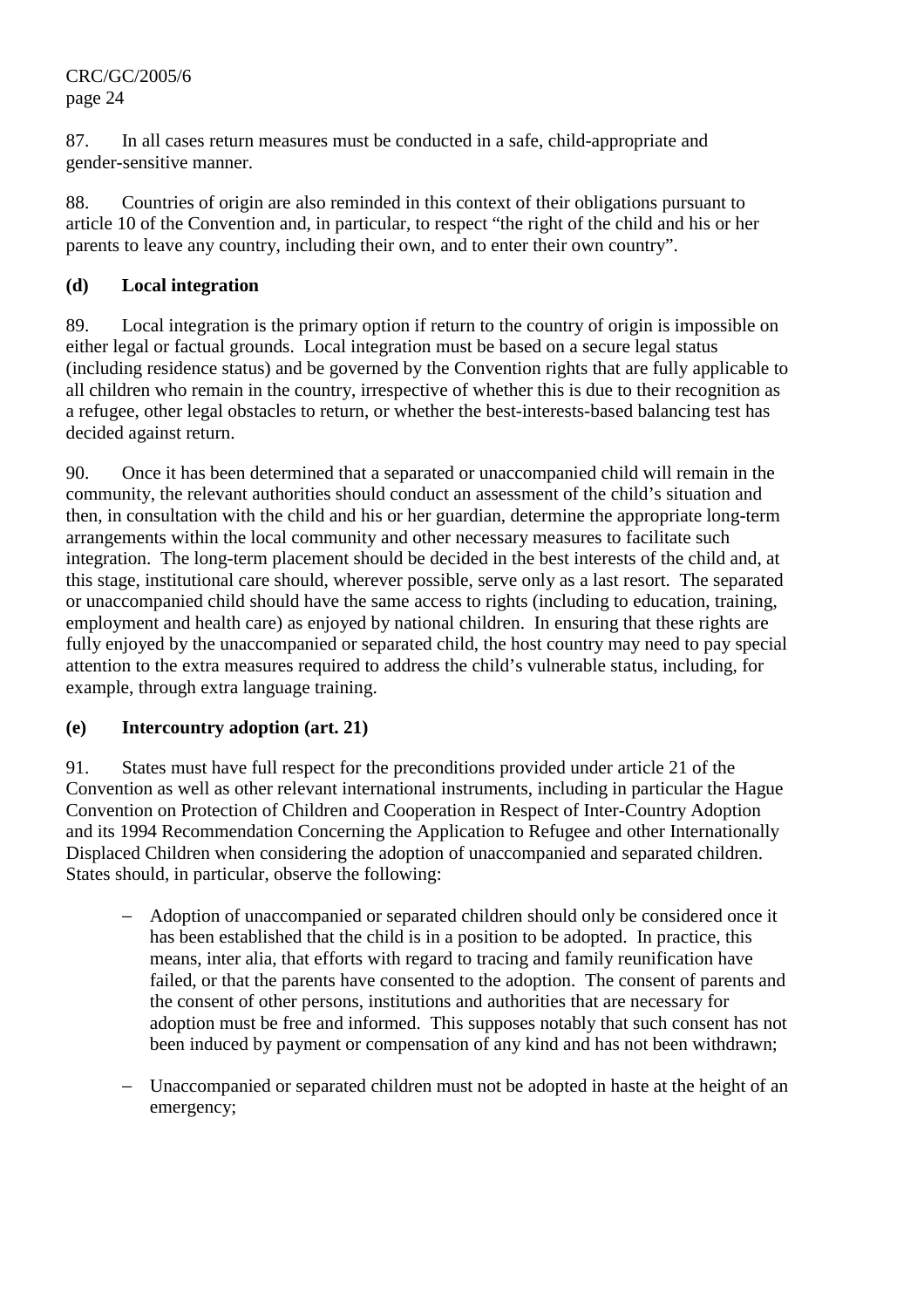- − Any adoption must be determined as being in the child's best interests and carried out in keeping with applicable national, international and customary law;
- − The views of the child, depending upon his/her age and degree of maturity, should be sought and taken into account in all adoption procedures. This requirement implies that he/she has been counselled and duly informed of the consequences of adoption and of his/her consent to adoption, where such consent is required. Such consent must have been given freely and not induced by payment or compensation of any kind;
- − Priority must be given to adoption by relatives in their country of residence. Where this is not an option, preference will be given to adoption within the community from which the child came or at least within his or her own culture;
- − Adoption should not be considered:
	- − Where there is reasonable hope of successful tracing and family reunification is in the child's best interests;
	- − If it is contrary to the expressed wishes of the child or the parents;
	- − Unless a reasonable time has passed during which all feasible steps to trace the parents or other surviving family members has been carried out. This period of time may vary with circumstances, in particular, those relating to the ability to conduct proper tracing; however, the process of tracing must be completed within a reasonable period of time;
- − Adoption in a country of asylum should not be taken up when there is the possibility of voluntary repatriation under conditions of safety and dignity in the near future.

### **(f) Resettlement in a third country**

92. Resettlement to a third country may offer a durable solution for an accompanied or separated child who cannot return to the country of origin and for whom no durable solution can be envisaged in the host country. The decision to resettle an unaccompanied or separated child must be based on an updated, comprehensive and thorough best-interests assessment, taking into account, in particular, ongoing international and other protection needs. Resettlement is particularly called for if such is the only means to effectively and sustainably protect a child against refoulement or against persecution or other serious human rights violations in the country of stay. Resettlement is also in the best interests of the unaccompanied or separated child if it serves family reunification in the resettlement country.

93. The best-interests assessment determination, prior to a decision to resettle, needs also to take into account other factors such as: the envisaged duration of legal or other obstacles to a child's return to his or her home country; the child's right to preserve his or her identity, including nationality and name (art. 8); the child's age, sex, emotional state, educational and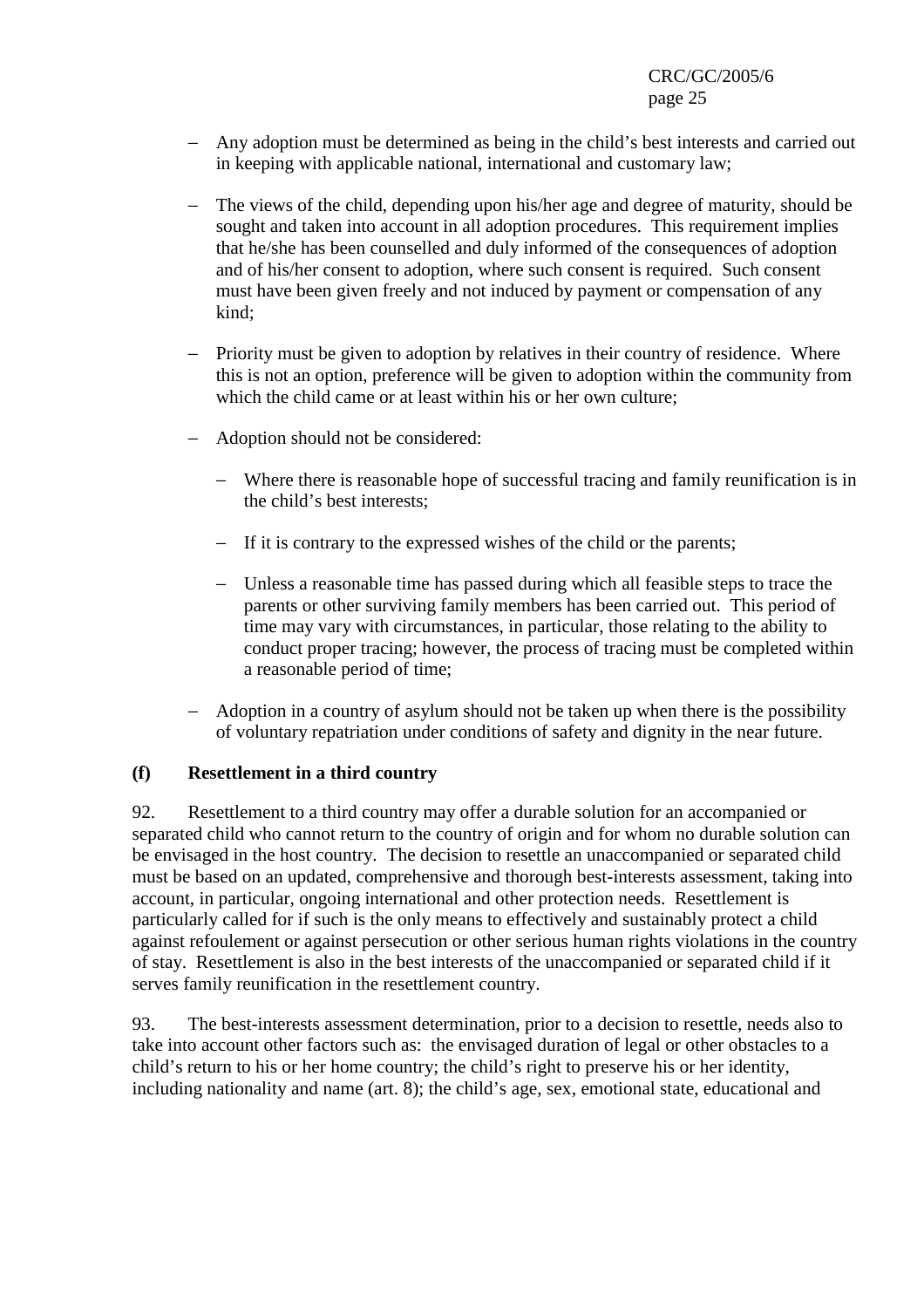family background; continuity/discontinuity of care in the host country; the desirability of continuity in a child's upbringing and to the child's ethnic, religious, cultural and linguistic background (art. 20); the right of the child to preserve his or her family relations (art. 8) and related short, medium and long-term possibilities of family reunion either in the home, host, or resettlement country. Unaccompanied or separated children should never be resettled to a third country if this would undermine or seriously hamper future reunion with their family.

94. States are encouraged to provide resettlement opportunities in order to meet all the resettlement needs related to unaccompanied and separated children.

### **VIII. TRAINING, DATA AND STATISTICS**

### **(a) Training of personnel dealing with unaccompanied and separated children**

95. Particular attention should be paid to the training of officials working with separated and unaccompanied children and dealing with their cases. Specialized training is equally important for legal representatives, guardians, interpreters and others dealing with separated and unaccompanied children.

96. Such training should be specifically tailored to the needs and rights of the groups concerned. Nevertheless, certain key elements should be included in all training programmes, including:

- − Principles and provisions of the Convention;
- Knowledge of the country of origin of separated and unaccompanied children;
- − Appropriate interview techniques;
- − Child development and psychology;
- − Cultural sensitivity and intercultural communication.

97. Initial training programmes should also be followed up regularly, including through on-the-job learning and professional networks.

### **(b) Data and statistics on separated and unaccompanied children**

98. It is the experience of the Committee that data and statistics collected with regard to unaccompanied and separated children tends to be limited to the number of arrivals and/or number of requests for asylum. This data is insufficient for a detailed analysis of the implementation of the rights of such children. Furthermore, data and statistics are often collected by a variety of different ministries or agencies, which can impede further analysis and presents potential concerns with regard to confidentiality and a child's right to privacy.

99. Accordingly, the development of a detailed and integrated system of data collection on unaccompanied and separated children is a prerequisite for the development of effective policies for the implementation of the rights of such children.